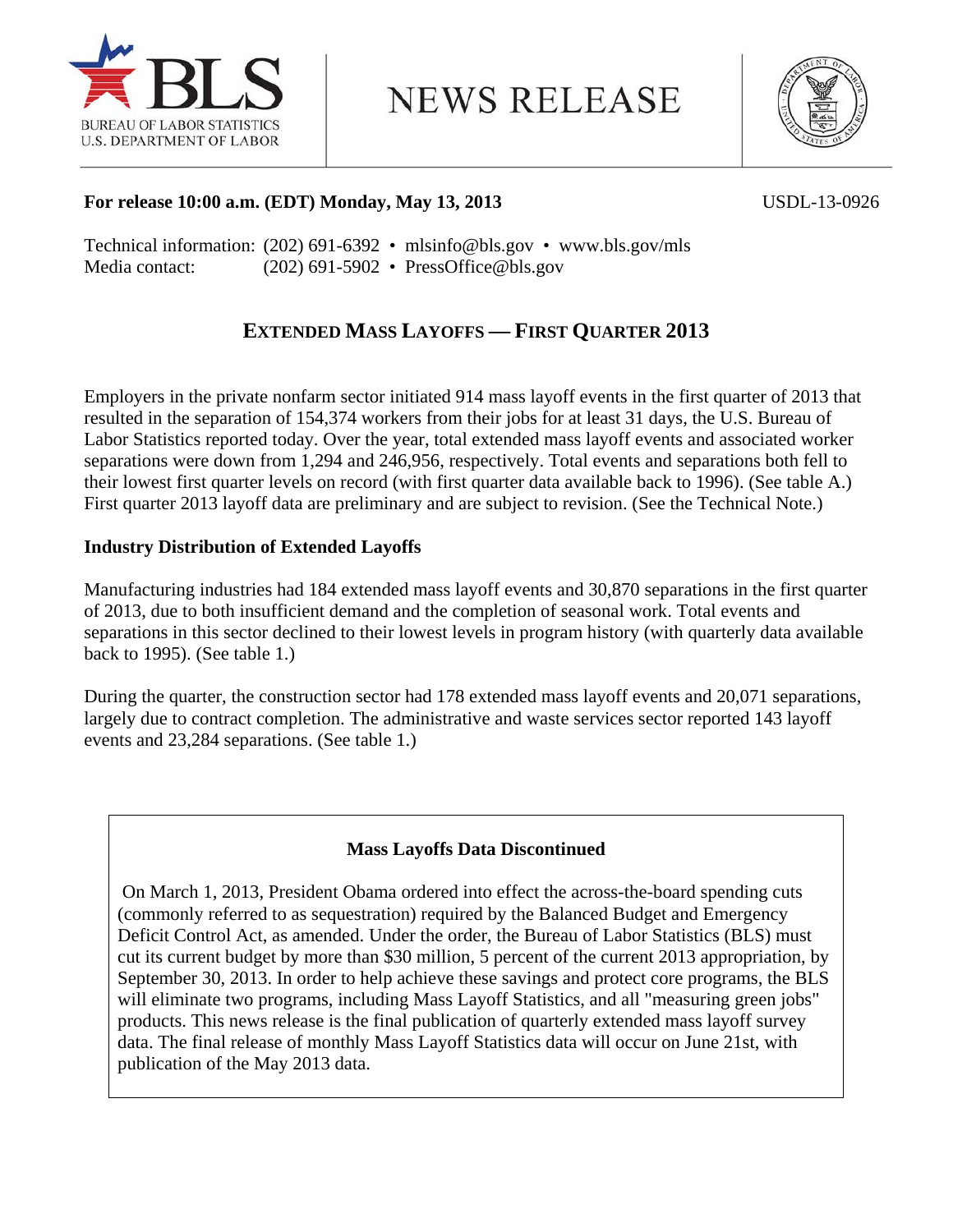| Period                        | Layoff events | Separations | Initial claimants |
|-------------------------------|---------------|-------------|-------------------|
| 2009                          |               |             |                   |
| January-March                 | 3,979         | 705,141     | 835,551           |
| April-June                    | 3,395         | 651,318     | 731,049           |
| July-September                | 2,034         | 345,531     | 406,823           |
| October-December              | 2,416         | 406,212     | 468,577           |
| 2010                          |               |             |                   |
| January-March                 | 1,870         | 314,512     | 368,664           |
| April-June                    | 2,008         | 381,622     | 396,441           |
| July-September                | 1,370         | 222,357     | 260,077           |
| October-December              | 1,999         | 338,643     | 390,584           |
| 2011                          |               |             |                   |
| January-March                 | 1,490         | 225,456     | 258,220           |
| April-June                    | 1,810         | 317,546     | 342,530           |
| July-September                | 1,393         | 235,325     | 291,066           |
| October-December              | 1,903         | 334,383     | 403,457           |
| 2012                          |               |             |                   |
| January-March                 | 1,294         | 246,956     | 291,174           |
|                               | 1,959         | 385,983     | 383,492           |
| July-September <sup>r</sup>   | 1,124         | 199,781     | 228,818           |
| October-December <sup>r</sup> | 2,123         | 424,492     | 432,792           |
| 2013                          |               |             |                   |
| January-March <sup>p</sup>    | 914           | 154,374     | 133,294           |

**Table A. Selected measures of extended mass layoff activity**

 $r =$  revised.

 $P =$  preliminary.

## **Reasons for Extended Layoffs**

Business demand factors, primarily contract completion, accounted for 39 percent of extended mass layoff events and 42 percent of related separations in the private nonfarm sector during the first quarter of 2013. Layoffs due to the completion of seasonal work accounted for 28 percent of events and 27 percent of separations during the quarter. (See table 2 and the chart.)

## **Movement of Work**

In the first quarter of 2013, 21 extended mass layoff events involved movement of work and were associated with 3,421 worker separations, a program low for both figures (movement of work data begin in first quarter 2004). Layoffs involving the movement of work accounted for only 3 percent of all nonseasonal layoff events. Eleven of the events related to movement of work were from manufacturing industries. Employers cited organizational changes as the economic reason for layoff in 9 of the 21 events involving movement of work. Among workers affected by the movement of work, the largest proportion was in the Midwest. (See tables 6-8.)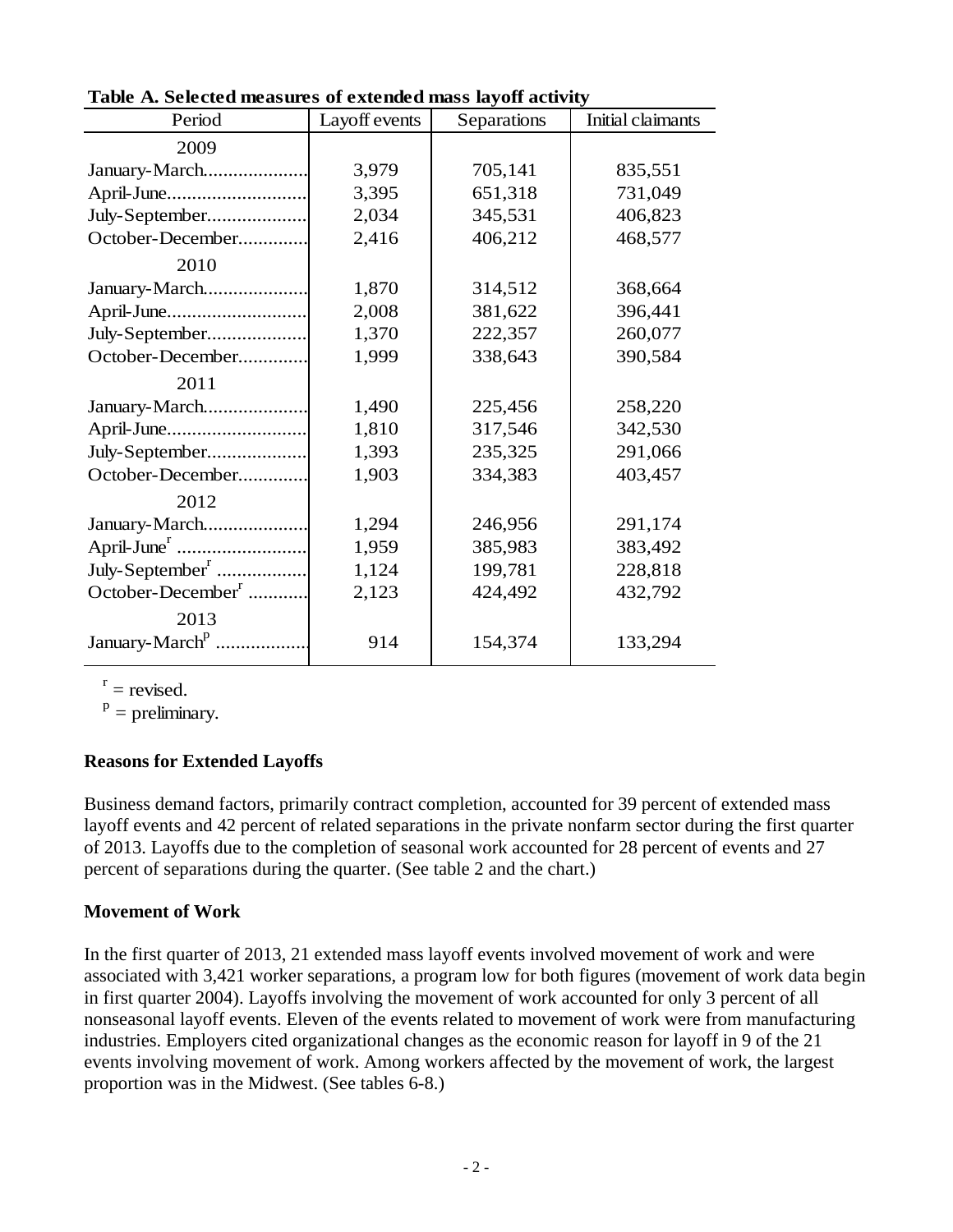|                                           | $2012I^r$            |                | $2013$ $I^p$         |                |  |
|-------------------------------------------|----------------------|----------------|----------------------|----------------|--|
| Metropolitan area                         | Initial<br>claimants | Rank           | Initial<br>claimants | Rank           |  |
| Total, 372 metropolitan areas             | 253,522              |                | 112,634              |                |  |
| Los Angeles-Long Beach-Santa Ana, Calif   | 76,620               | 1              | 27,042               |                |  |
| New York-Northern New Jersey-Long         |                      |                |                      |                |  |
|                                           | 15,081               | 3              | 8,693                | $\overline{2}$ |  |
| Riverside-San Bernardino-Ontario, Calif.  | 16,549               | $\overline{2}$ | 6,562                | 3              |  |
| Chicago-Joliet-Naperville, Ill.-Ind.-Wis. | 7,782                | 5              | 5,513                | 4              |  |
| San Francisco-Oakland-Fremont, Calif.     | 12,276               | 4              | 3,011                | 5              |  |
|                                           | 2,598                | 15             | 2,515                | 6              |  |
| San Diego-Carlsbad-San Marcos, Calif.     | 7,684                | 6              | 2,392                |                |  |
| Seattle-Tacoma-Bellevue, Wash.            | 2,351                | 18             | 1,952                | 8              |  |
| Philadelphia-Camden-Wilmington, Pa.       |                      |                |                      |                |  |
|                                           | 3,192                | 11             | 1,488                | 9              |  |
|                                           | 2,597                | 16             | 1,483                | 10             |  |
|                                           |                      |                |                      |                |  |

## **Table B. Metropolitan areas with the largest number of initial claimants associated with extended mass layoff events in the first quarter 2013, by residency of claimants**

 $r =$  revised.

 $p =$  preliminary.

 NOTE: The geographic boundaries of the metropolitan areas shown in this table are defined in Office of Management and Budget Bulletin 10-02, December 1, 2009.

The 21 events with movement of work for the first quarter involved 30 identifiable relocations of work actions. (See table 9.) Employers were able to provide information on the specific number of worker separations for 19 of these actions. Among these actions, the majority were domestic reassignments and involved work moving within the same company. (See table 10.)

## **Recall Expectations**

Permanent worksite closures accounted for 10 percent of the total extended mass layoff events and separations reported during the first quarter of 2013, primarily in the manufacturing and retail sectors. Conversely, 49 percent of the private nonfarm employers reporting a layoff event not involving a closure expected to recall at least some of the workers displaced during the quarter. Of those employers anticipating a recall, 18 percent indicated the offer would be extended to all displaced workers and 57 percent anticipated extending the offer to at least half of the employees. Among those employers expecting to recall laid-off workers, 56 percent intend to do so within 6 months. Excluding extended mass layoff events due to seasonal work and vacation period, employers anticipated recalling the laidoff workers in 36 percent of the events. (See table 11.)

## **Size of Extended Layoffs**

The average size of a layoff (as measured by the number of separations per layoff event) was 169 workers during the first quarter of 2013. (See table 12.) Events were largely concentrated at the lower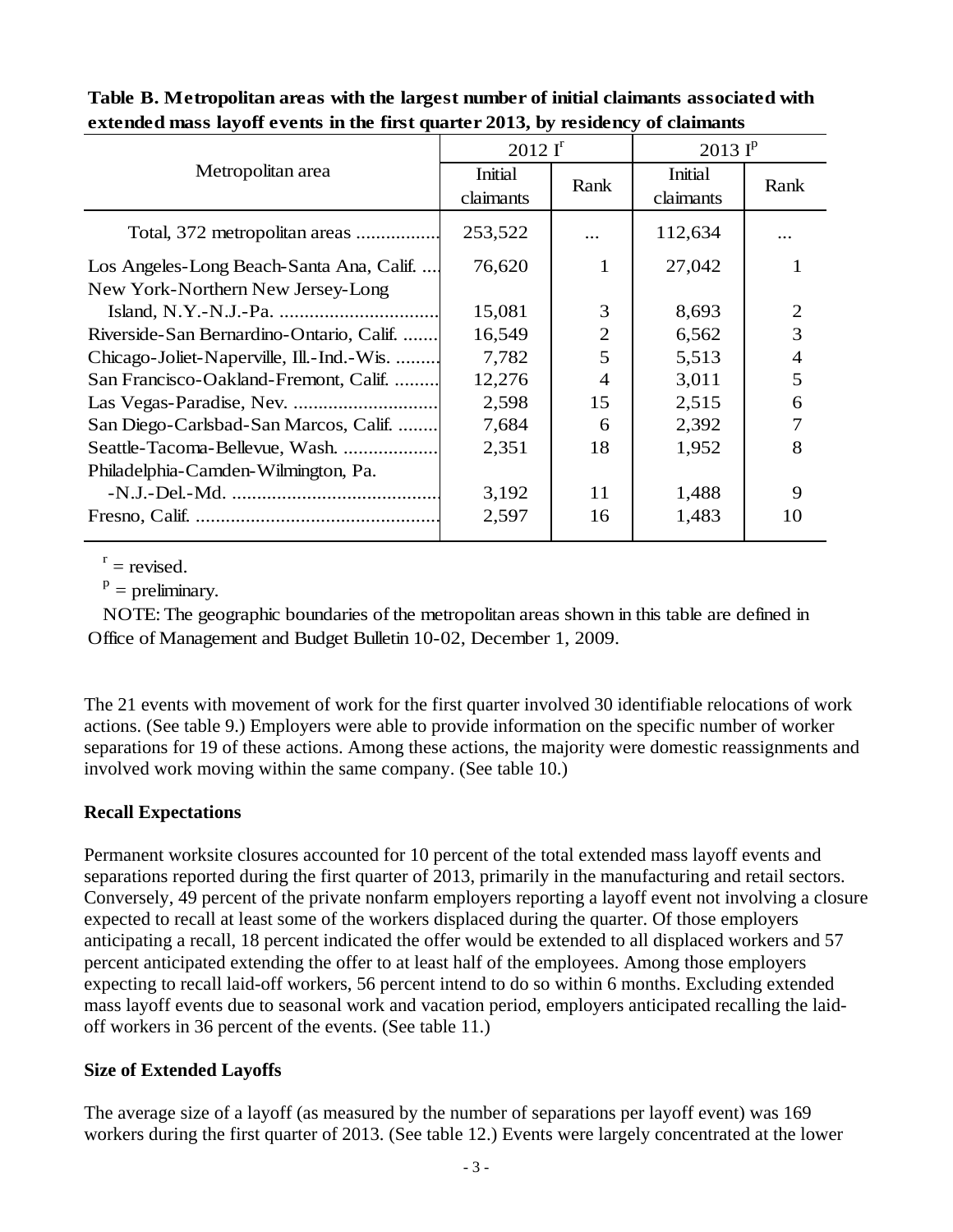end of the extended layoff-size spectrum, with 71 percent involving fewer than 150 workers. Conversely, only 4 percent of layoff events involved 500 or more workers. (See table 13.)

## **Initial Claimant Characteristics**

A total of 133,294 initial claimants for unemployment insurance were associated with extended mass layoffs in the first quarter of 2013, the fewest claimants reported for any first quarter on record (data are available back to 1996). Of these claimants, 14 percent were black, 21 percent were Hispanic, 37 percent were women, and 20 percent were 55 years of age or older. (See table 3.) In the entire civilian labor force for the same period, 12 percent of all persons were black, 16 percent were Hispanic, 47 percent were women, and 21 percent were 55 years of age or older.

## **Geographic Distribution**

Among the four census regions, the West had the highest number of extended mass layoff events in the first quarter of 2013, primarily in the administrative and support services sector. Among the nine census divisions, the highest number of extended mass layoff events was in the Pacific. (See table 4.)

California had the largest number of extended mass layoff events in the first quarter of 2013, followed by New York, Illinois, and Ohio. Excluding layoff activity due to seasonal work and vacation period reasons, California, New York, and Illinois reported the largest numbers of events. (See table 5.)

Eighty-five percent of the initial claimants for unemployment insurance associated with extended mass layoff events in the first quarter resided within metropolitan areas. Among the 372 metropolitan areas, Los Angeles-Long Beach-Santa Ana, Calif., had the highest number of resident initial claimants. (See table B.)

## **Note**

 $\overline{\phantom{a}}$  , where  $\overline{\phantom{a}}$  , where  $\overline{\phantom{a}}$ 

The quarterly series on extended mass layoffs cover layoffs of at least 31-days duration that involve 50 or more individuals from a single employer filing initial claims for unemployment insurance during a consecutive 5-week period. Approximately 30 days after a mass layoff is triggered, the employer is contacted for additional information. Data for the current quarter are preliminary and subject to revision. This release also includes revised data for previous quarters. Data are not seasonally adjusted, but survey data suggest that there is a seasonal pattern to layoffs. Thus, comparisons between consecutive quarters should not be used as an indicator of trend. For additional information about the program, see the Technical Note.

**The Mass Layoffs news release for April 2013 is scheduled to be released on Wednesday, May 22, 2013, at 10:00 a.m. (EDT).**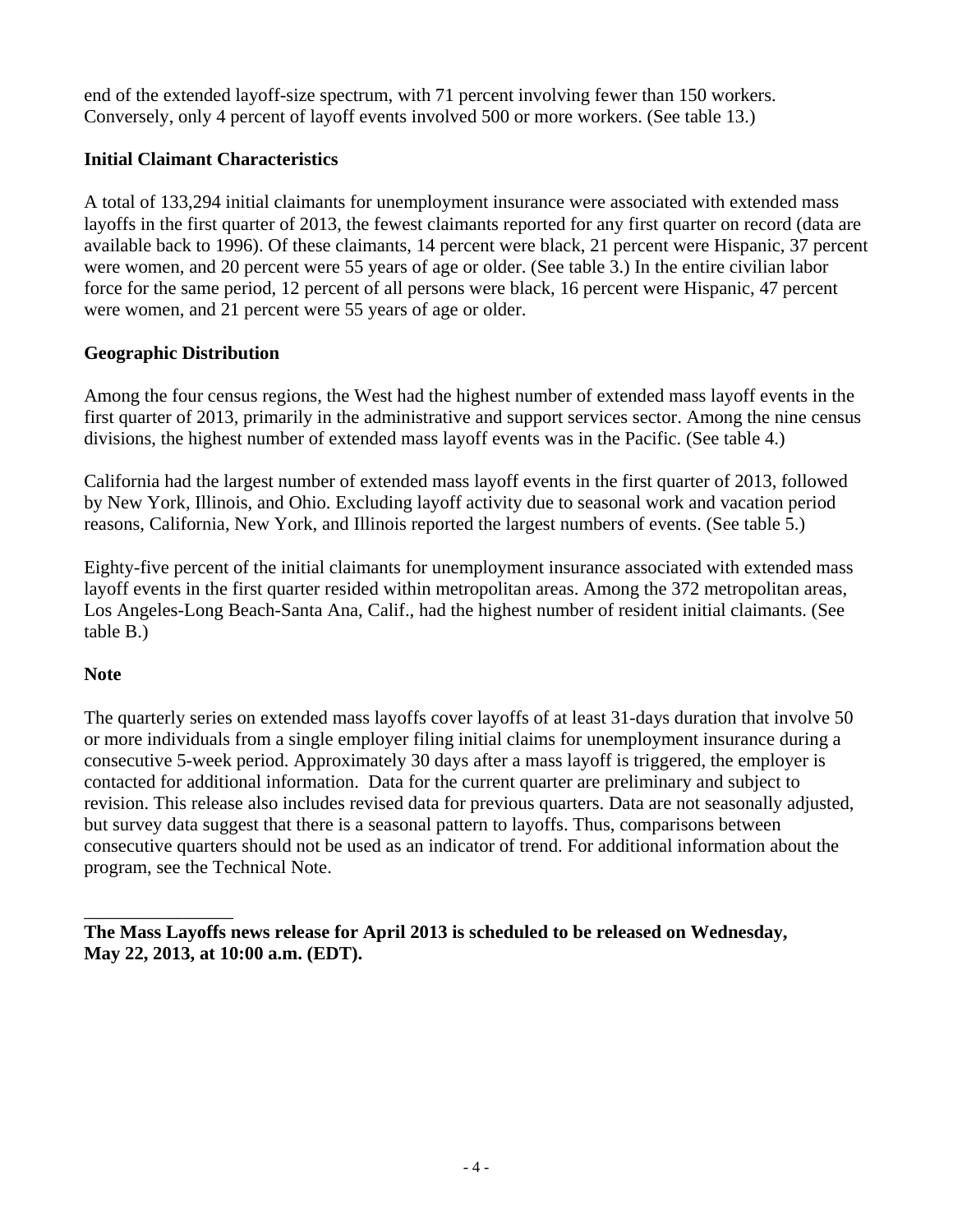## **Technical Note**

The Mass Layoff Statistics (MLS) program is a federalstate program which identifies, describes, and tracks the effects of major job cutbacks, using data from each state's unemployment insurance database. Employers which have at least 50 initial claims filed against them during a consecutive 5-week period are contacted by the state agency to determine whether these separations are of at least 31 days duration, and, if so, information is obtained on the total number of persons separated and the reasons for these separations. Employers are identified according to industry classification and location, and unemployment insurance claimants are identified by such demographic factors as age, race, gender, ethnic group, and place of residence. The program yields information on an individual's entire spell of unemployment, to the point when regular unemployment insurance benefits are exhausted.

### **Definitions**

*Domestic relocation.* A movement of work from an establishment within the U.S. to a location also inside the U.S., either within the same company or to a different company altogether (domestic outsourcing).

*Employer.* A firm covered by state unemployment insurance laws. Information on employers is obtained from the Quarterly Census of Employment and Wages (QCEW) program, which is administered by the Bureau of Labor Statistics (BLS).

*Extended mass layoff event*. A layoff defined by the filing of 50 or more initial claims for unemployment insurance benefits from an employer during a 5-week period, with at least 50 workers separated for more than 30 days. Such layoffs involve both persons subject to recall and those who are terminated.

*Initial claimant.* A person who files any notice of unemployment to initiate a request either for a determination of entitlement to and eligibility for compensation, or for a subsequent period of unemployment within a benefit year or period of eligibility.

*Movement of work.* The reassignment of work activities previously performed at the worksite by the company experiencing the layoff (1) to another worksite within the company; (2) to another company under formal contractual arrangements at the same worksite; or (3) to another company under formal contractual arrangements at another worksite either within or outside of the U.S.

*Outsourcing*. A movement of work that was formerly conducted in-house by employees paid directly by a company to a different company under a contractual arrangement.

*Overseas relocation.* A movement of work from an establishment within the U.S. to a location outside of the U.S. (offshoring), either within the same company or to a different company altogether (offshore outsourcing).

*Relocation of work action.* A movement-of-work action where the employer provides information on the new location of work and/or the number of workers affected by the movement. Events may involve more than one action per employer if work is moved to more than one location.

*Separations.* The number of individuals who have become displaced during an extended mass layoff event as provided by the employer, regardless of whether they file for unemployment insurance or not.

*Worksite closure.* The complete closure of an employer or the partial closure of an employer with multiple locations where entire worksites affected by layoffs are closed.

### **Revisions to preliminary data**

The latest quarterly data in this news release are considered preliminary. After the initial publication of quarterly information, more data are collected as remaining employer interviews for the quarter are completed and additional initial claimant information associated with extended layoff events is received.

#### **Movement of work concepts and questions**

Beginning in 2004, the economic reasons "domestic relocation" and "overseas relocation" were replaced by the movement of work concept. The movement of work data are not collected in the same way as the relocation reasons in releases prior to 2004; therefore, the movement of work data are not comparable to the data for those discontinued reasons.

Questions on movement of work and location are asked for all layoff events when the reason for separation is other than "seasonal work" or "vacation period," as these are unlikely. Movement of work questions are asked after the analyst verifies that a layoff in fact occurred and lasted more than 30 days. If the reason for layoff is other than seasonal or vacation, the employer was asked the following:

(1) "Did this layoff include your company moving work from this location(s) to a different geographic location(s) within your company?"

(2) "Did this layoff include your company moving work that was performed in-house by your employees to a different company, through contractual arrangements?"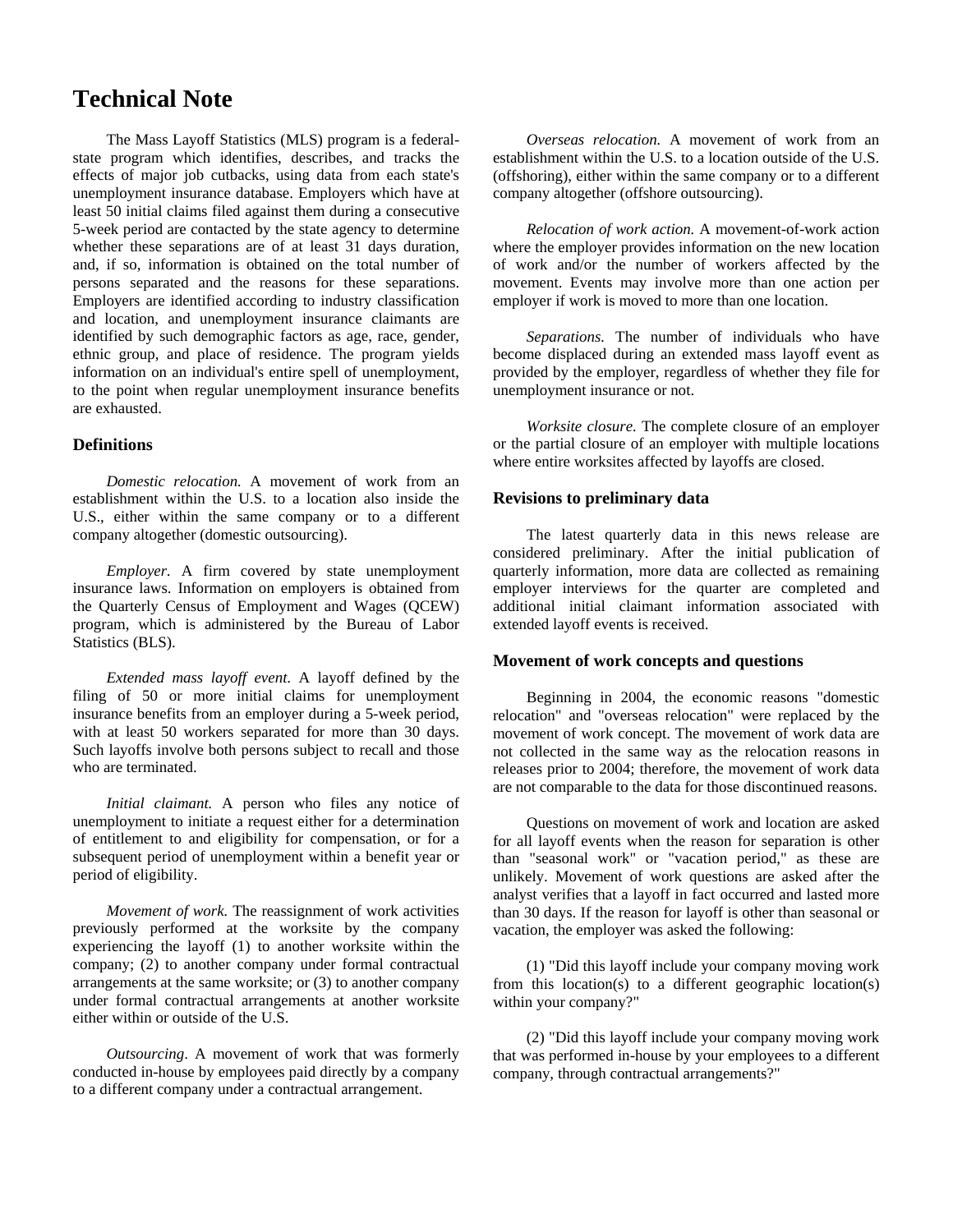A "yes" response to either question is followed by: "Is the location inside or outside of the U.S.?" and "How many of the layoffs were a result of this relocation?"

Layoff actions are classified as "domestic relocation" if the employer responds "yes" to questions 1 and/or 2 and indicates the location(s) was inside the U.S.; "overseas relocation" indicates that the location(s) was outside the U.S.

### **Reliability of the data**

The identification of employers and layoff events in the MLS program and associated characteristics of claimants is based on administrative data on covered employers and unemployment insurance claims, and, therefore, is not subject to issues associated with sampling error. Nonsampling errors such as typographical errors may affect the identification of layoff events and associated claimants, but are not likely to be significant.

With one exception, all employers in the private nonfarm sector identified as having a mass layoff based on administrative data are asked the interview questions. These employer responses are also subject to nonsampling error. Nonsampling errors can occur for many reasons, including the inability to obtain information for all respondents, inability or unwillingness of respondents to provide correct information, and errors made in the collection or processing of the data.

Beginning with first quarter 2013 data, employers in California identified as having mass layoff events from the administrative and support services (NAICS 561) industry subsector are randomly selected to participate in the employer interview. Sampling weights are applied to data collected from these employer interviews, which represent responses for those employers not selected for employer contact. These data are subject to sampling errors which can result from the variation that occurs by chance because a sample is surveyed rather than the entire universe of NAICS 561 employers in California identified as having layoff events.

For the first quarter of 2013, outright refusal to participate in the employer interview accounted for 5.4 percent of all private nonfarm events. Although included in the total number of instances involving the movement of work, employers in 11 relocations were unable to provide the number of separations specifically associated with the movement of work, 2 of which involved out-of-country moves.

### **Additional information**

Information in this release will be made available to sensory impaired individuals upon request. Voice phone: (202) 691-5200; Federal Relay Service: (800) 877-8339.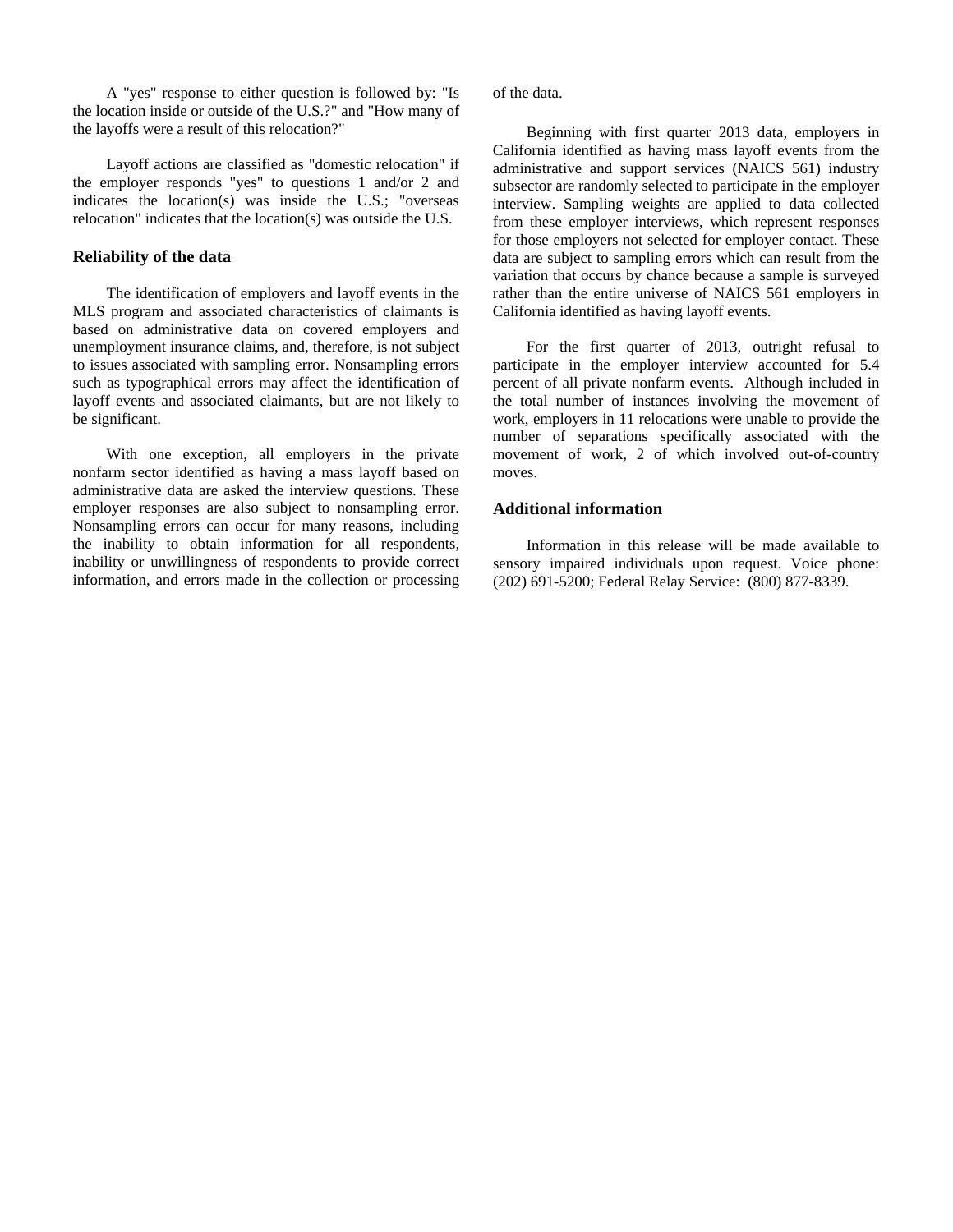**Table 1. Industry distribution: Extended mass layoff events, separations, and initial claimants for unemployment insurance, private nonfarm sector, selected quarters, 2012 and 2013**

| Industry                                      |                | Layoff events     |                   |              | Separations         |                          | Initial claimants for<br>unemployment insurance |                   |                   |
|-----------------------------------------------|----------------|-------------------|-------------------|--------------|---------------------|--------------------------|-------------------------------------------------|-------------------|-------------------|
|                                               | $\mathbf{I}$   | IV                | $\mathbf{I}$      | $\mathbf{I}$ | IV                  | $\mathbf{I}$             | $\mathbf{I}$                                    | IV                |                   |
|                                               | 2012           | 2012 <sup>r</sup> | 2013 <sup>p</sup> | 2012         | $2012$ <sup>r</sup> | 2013 <sup>p</sup>        | 2012                                            | 2012 <sup>r</sup> | 2013 <sup>p</sup> |
| Total, private nonfarm <sup>1</sup>           | 1.294          | 2.123             | 914               | 246,956      | 424.492             | 154.374                  | 291,174                                         | 432,792           | 133,294           |
|                                               | 16             | 42                | 11                | 1,760        | 5,073               | 1,575                    | 1,523                                           | 5,384             | 1,064             |
|                                               | 3              | 9                 | $\equiv$          | 421          | 1,785               | $\overline{\phantom{0}}$ | 879                                             | 1,898             |                   |
|                                               | 261            | 632               | 178               | 33.701       | 86,884              | 20.071                   | 42.014                                          | 98,712            | 20.537            |
|                                               | 233            | 368               | 184               | 33,099       | 73,283              | 30,870                   | 36,610                                          | 71,159            | 25,730            |
|                                               | 56             | 104               | 41                | 8,731        | 31,742              | 11,015                   | 10,406                                          | 29,407            | 6,640             |
| Beverage and tobacco products                 | 3              | 12                | 4                 | 485          | 1,449               | 965                      | 320                                             | 1,489             | 1,134             |
|                                               | $\overline{4}$ | 3                 | (2)               | 382          | 592                 | (2)                      | 374                                             | 708               | (2)               |
|                                               | 3              | 3                 | (2)               | 435          | 443                 | (2)                      | 964                                             | 868               | (2)               |
|                                               | $\overline{4}$ | $\overline{7}$    | 5                 | 1,182        | 731                 | 723                      | 1,184                                           | 801               | 915               |
| Leather and allied products                   | $\equiv$       |                   | 3                 |              |                     | 258                      |                                                 | L.                | 256               |
|                                               | 13             | 11                | 5                 | 1,686        | 1,066               | 370                      | 1,314                                           | 1,335             | 1,129             |
|                                               | 6              | (2)               | $\overline{7}$    | 645          | (2)                 | 784                      | 663                                             | (2)               | 467               |
| Printing and related support activities       | $\overline{7}$ | 11                | 3                 | 1,202        | 1,100               | 614                      | 1,001                                           | 1,201             | 525               |
| Petroleum and coal products                   | $\overline{4}$ | 22                | 3                 | 810          | 3,218               | 376                      | 327                                             | 2,935             | 247               |
|                                               | 9              | 9                 | $\overline{7}$    | 1.222        | 3,448               | 1,175                    | 1,087                                           | 1,044             | 812               |
| Plastics and rubber products                  | 11             | 10                | 5                 | 1,119        | 839                 | 1,727                    | 890                                             | 1,077             | 1,579             |
| Nonmetallic mineral products                  | 21             | 34                | 13                | 2,143        | 5,202               | 1,132                    | 2,295                                           | 6,030             | 1,323             |
|                                               | (2)            | 14                | 6                 | (2)          | 2,446               | 730                      | (2)                                             | 2,151             | 1,008             |
| Fabricated metal products                     | 12             | 24                | 9                 | 1,093        | 2,711               | 967                      | 1,126                                           | 3,356             | 777               |
|                                               | 11             | 30                | 11                | 1,030        | 6,253               | 1,194                    | 1,731                                           | 6,531             | 1,126             |
| Computer and electronic products              | 19             | 21                | 9                 | 2,256        | 3,116               | 971                      | 2,049                                           | 2,704             | 999               |
| Electrical equipment and appliances           | (2)            | 4                 | 7                 | (2)          | 371                 | 1,215                    | (2)                                             | 375               | 918               |
| Transportation equipment                      | 27             | 39                | 30                | 5,464        | 6,553               | 4,953                    | 8,172                                           | 7,403             | 4.194             |
| Furniture and related products                | 10             | (2)               | 6                 | 1,454        | (2)                 | 618                      | 1,292                                           | (2)               | 623               |
| Miscellaneous manufacturing                   | 8              | 6                 | $\overline{7}$    | 1,160        | 1,388               | 873                      | 954                                             | 1,187             | 799               |
|                                               | 27             | 51                | 16                | 3,032        | 8,339               | 2,529                    | 2,765                                           | 7,171             | 2,214             |
|                                               | 139            | 124               | 86                | 35,434       | 32,448              | 16,694                   | 37,343                                          | 32,534            | 12,372            |
| Transportation and warehousing                | 50             | 61                | 39                | 8,622        | 18,621              | 9,823                    | 7,060                                           | 11,864            | 4,700             |
|                                               | 74             | 75                | 49                | 31.454       | 36,187              | 14.111                   | 45.997                                          | 41.928            | 15.009            |
|                                               | 36             | 25                | 24                | 7,143        | 4,119               | 4,323                    | 6,209                                           | 5,493             | 2,952             |
| Real estate and rental and leasing            | 6              | 15                | 4                 | 3,341        | 2,381               | 648                      | 1,621                                           | 2,579             | 645               |
| Professional and technical services           | 63             | 86                | 52                | 12,879       | 13,734              | 12,952                   | 18,608                                          | 14,723            | 12,757            |
| Management of companies and enterprises       | 12             | $\overline{4}$    | $\overline{7}$    | 1,871        | 697                 | 724                      | 1,824                                           | 493               | 607               |
| Administrative and waste services             | 189            | 317               | 143               | 46,583       | 67,275              | 23,284                   | 60.760                                          | 85,265            | 21.198            |
|                                               | 6              | 15                | 6                 | 496          | 2,031               | 544                      | 619                                             | 2,073             | 503               |
| Health care and social assistance             | 30             | 50                | 16                | 4,575        | 12,309              | 1,882                    | 4,636                                           | 7,271             | 1,546             |
| Arts, entertainment, and recreation           | 46             | 72                | 34                | 5,979        | 18,551              | 5,267                    | 7,282                                           | 11,363            | 3,720             |
| Accommodation and food services               | 89             | 143               | 57                | 15.045       | 35.167              | 7.904                    | 13.814                                          | 28.014            | 6.668             |
| Other services, except public administration. | 10             | 29                | 6                 | 1,156        | 4,901               | 719                      | 1,276                                           | 4,078             | 605               |
|                                               | 4              | 5                 | 2                 | 365          | 707                 | 454                      | 334                                             | 790               | 467               |

 $<sup>1</sup>$  For the first quarter of 2013, data on layoffs were reported by employers</sup> in all states and the District of Columbia.

 $r =$  revised.

 $P =$  preliminary.

 $<sup>2</sup>$  Data do not meet BLS or state agency disclosure standards. NOTE: Dash represents zero.</sup>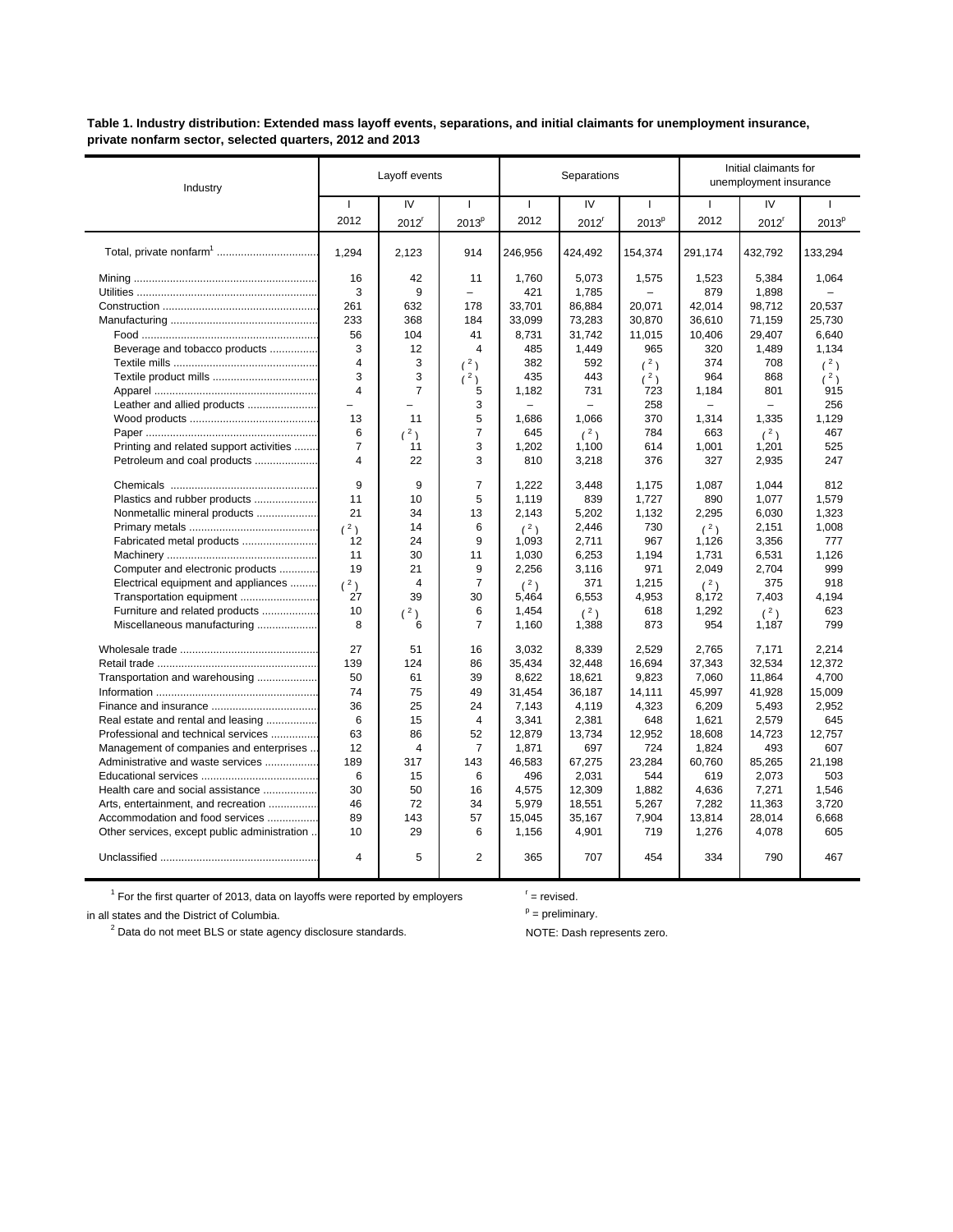**Table 2. Reason for layoff: Extended mass layoff events, separations, and initial claimants for unemployment insurance, private nonfarm sector, selected quarters, 2012 and 2013**

| Reason for layoff                                | Layoff events        |                         |                          | Separations              |                           | Initial claimants for<br>unemployment insurance |            |                   |                   |
|--------------------------------------------------|----------------------|-------------------------|--------------------------|--------------------------|---------------------------|-------------------------------------------------|------------|-------------------|-------------------|
|                                                  | $\mathbf{I}$<br>2012 | IV<br>2012 <sup>r</sup> | -1<br>2013 <sup>p</sup>  | $\mathbf{I}$<br>2012     | IV<br>$2012$ <sup>r</sup> | 2013 <sup>p</sup>                               | -1<br>2012 | <b>IV</b><br>2012 | 2013 <sup>p</sup> |
|                                                  | 1,294                | 2,123                   | 914                      | 246,956                  | 424,492                   | 154,374                                         | 291.174    | 432.792           | 133.294           |
|                                                  | 519                  | 704                     | 361                      | 107,736                  | 145,269                   | 64,307                                          | 152,217    | 175,403           | 62,800            |
|                                                  | 20                   | 24                      | $({}^{2})$               | 4.694                    | 6.309                     | $(^2)$                                          | 3.891      | 3.279             | (2)               |
|                                                  | 359                  | 500                     | 235                      | 83,506                   | 115,802                   | 48,394                                          | 124,771    | 146,598           | 48,196            |
|                                                  | (2)                  | (2)                     |                          | (2)                      | (2)                       |                                                 | (2)        | (2)               |                   |
|                                                  | (2)                  | 6                       | (2)                      | (2)                      | 1,002                     | (2)                                             | (2)        | 932               | (2)               |
|                                                  |                      | (2)                     | (2)                      |                          | (2)                       | (2)                                             |            | (2)               | (2)               |
| Slack work/insufficient demand/non-seasonal      |                      |                         |                          |                          |                           |                                                 |            |                   |                   |
|                                                  | 135                  | 169                     | 108                      | 17,797                   | 20,713                    | 13,620                                          | 19,533     | 23,477            | 12,797            |
|                                                  | 75                   | 69                      | 49                       | 15,277                   | 24,614                    | 8,435                                           | 13,857     | 11,963            | 5,825             |
|                                                  | 15                   | 23                      | 9                        | 3.844                    | 13.922                    | 2.149                                           | 1.623      | 3.111             | 1.045             |
| Reorganization or restructuring of company       | 60                   | 46                      | 40                       | 11,433                   | 10,692                    | 6,286                                           | 12,234     | 8,852             | 4,780             |
|                                                  | 115                  | 117                     | 59                       | 22,056                   | 31,173                    | 10,324                                          | 17,915     | 25,940            | 6,557             |
|                                                  | 16                   | 44                      | $\overline{7}$           | 2.557                    | 19.152                    | 1.201                                           | 1.514      | 14.182            | 679               |
| Cost control/cost cutting/increase profitability | 53                   | 40                      | 28                       | 10,230                   | 6,530                     | 5,634                                           | 9,832      | 7,586             | 3,602             |
|                                                  | 46                   | 33                      | 24                       | 9,269                    | 5,491                     | 3,489                                           | 6,569      | 4,172             | 2,276             |
|                                                  | 16                   | 20                      | 12                       | 2,469                    | 3,960                     | 2.660                                           | 2,785      | 3,744             | 2.129             |
|                                                  | 3                    | 3                       | $(^{2})$                 | 626                      | 427                       | $(^2)$                                          | 911        | 359               | $(^{2})$          |
|                                                  | $\qquad \qquad -$    |                         |                          | $\equiv$                 | $\equiv$                  |                                                 |            | $\equiv$          |                   |
|                                                  | 3                    | 5                       | 5                        | 528                      | 1,020                     | 1,686                                           | 479        | 768               | 1,266             |
| Labor dispute/contract negotiations/strike       | (2)                  | 3                       | (2)                      | (2)                      | 675                       | (2)                                             | (2)        | 330               | (2)               |
|                                                  | (2)                  | (2)                     | (2)                      | (2)                      | (2)                       | (2)                                             | (2)        | (2)               | (2)               |
| Plant or machine repair/maintenance              | (2)<br>3             | (2)                     | $\overline{\phantom{0}}$ | (2)<br>265               | (2)                       |                                                 | (2)<br>447 | (2)               |                   |
|                                                  | (2)                  | (2)<br>4                | (2)<br>(2)               | (2)                      | (2)<br>860                | (2)<br>(2)                                      | (2)        | (2)<br>869        | (2)<br>(2)        |
|                                                  |                      |                         |                          |                          |                           |                                                 |            |                   |                   |
|                                                  | $\overline{4}$       | 36                      | 3                        | 676                      | 6,181                     | 600                                             | 715        | 7,897             | 359               |
|                                                  | $({}^{2})$           | $(^2)$                  | $({}^{2})$               | $(^2)$                   | $({}^{2})$                | $({}^{2})$                                      | $(^2)$     | $(^2)$            | $(^2)$            |
| Natural disaster (not weather related)           | $\equiv$             |                         | $\equiv$                 | $\overline{\phantom{0}}$ |                           | $\equiv$                                        |            |                   |                   |
|                                                  |                      | (2)<br>32               |                          |                          | (2)<br>5,555              |                                                 |            | (2)<br>7,486      |                   |
|                                                  | (2)                  |                         | (2)                      | (2)                      |                           | (2)                                             | (2)        |                   | (2)               |
|                                                  | 325                  | 851                     | 253                      | 54,324                   | 150,186                   | 42.388                                          | 60.130     | 145,243           | 31,670            |
|                                                  | $(^2)$               | 823                     | 246                      | $(^2)$                   | 145,306                   | 41,461                                          | $(^2)$     | 140,394           | 30,895            |
| Vacation period-school related or otherwise      | (2)                  | 28                      | $\overline{7}$           | (2)                      | 4,880                     | 927                                             | (2)        | 4,849             | 775               |
|                                                  | 240                  | 326                     | 177                      | 44,418                   | 63,109                    | 25,660                                          | 43,555     | 62,602            | 23,954            |
|                                                  | 24                   | 20                      | 14                       | 4,905                    | 2,815                     | 3,447                                           | 4,564      | 2,329             | 1.777             |
|                                                  | 70                   | 83                      | 51                       | 13,369                   | 19,679                    | 7,945                                           | 13,369     | 19,679            | 7,945             |
|                                                  | 146                  | 223                     | 112                      | 26,144                   | 40,615                    | 14,268                                          | 25,622     | 40,594            | 14,232            |

 $\overline{1}$  See footnote 1, table 1. provide 1.

<sup>2</sup> Data do not meet BLS or state agency disclosure standards. Noting the state of the NOTE: Dash represents zero.

 $P =$  preliminary.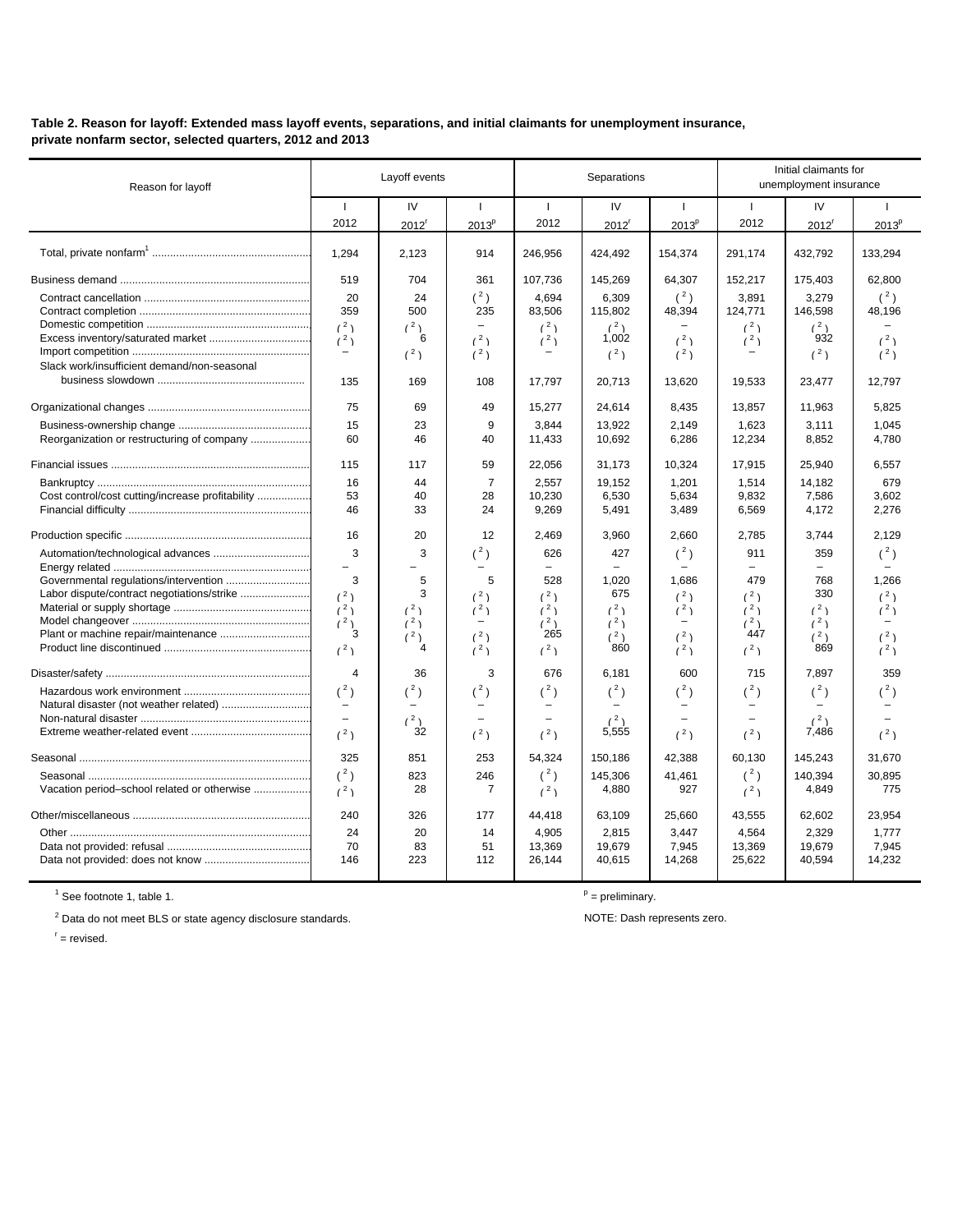#### **Table 3. State and selected claimant characteristics: Extended mass layoff events and initial claimants for unemployment insurance, private nonfarm sector, fourth quarter, 2012 and first quarter, 2013**

|                                     |                     |                   |                                   | Total             |                     |                          |                       | Percent of total                 |                        |                   |                     |                            |
|-------------------------------------|---------------------|-------------------|-----------------------------------|-------------------|---------------------|--------------------------|-----------------------|----------------------------------|------------------------|-------------------|---------------------|----------------------------|
| <b>State</b>                        | Layoff events       |                   | initial                           | claimants         | <b>Black</b>        |                          | Hispanic              | origin                           |                        | Women             |                     | Persons age 55<br>and over |
|                                     | IV                  | H                 | IV                                | 1                 | IV                  | $\mathbf{I}$             | IV                    | $\mathbf{I}$                     | IV                     | -1                | IV                  |                            |
|                                     | $2012$ <sup>r</sup> | 2013 <sup>p</sup> | $2012$ <sup>r</sup>               | 2013 <sup>p</sup> | $2012$ <sup>r</sup> | 2013 <sup>p</sup>        | $2012$ <sup>r</sup>   | 2013 <sup>p</sup>                | $2012$ <sup>r</sup>    | 2013 <sup>p</sup> | $2012$ <sup>r</sup> | $2013^{\circ}$             |
| Total, private nonfarm <sup>1</sup> | 2,123               | 914               | 432,792                           | 133,294           | 11.9                | 13.5                     | 21.7                  | 20.6                             | 31.4                   | 36.9              | 19.5                | 20.3                       |
|                                     | 10                  | 6                 | 2,162                             | 1,919             | 48.5                | 37.6                     | 2.8                   | 2.9                              | 48.3                   | 24.3              | 17.1                | 18.8                       |
|                                     | 14                  | 5                 | 3,001                             | 437               | 5.8                 | 7.1                      | 11.4                  | 11.0                             | 26.3                   | 22.4              | 21.4                | 16.2                       |
|                                     | 11                  | 6                 | 1,580                             | 1,177             | 8.2                 | 10.3                     | 31.1                  | 40.5                             | 27.9                   | 41.5              | 15.4                | 17.0                       |
|                                     | 10<br>614           | 5<br>254          | 2,249<br>171,076                  | 500<br>52,288     | 19.3<br>8.8         | 20.0<br>8.5              | 6.6<br>34.8           | 3.0<br>32.0                      | 33.2<br>36.6           | 32.4<br>38.2      | 22.3<br>16.9        | 17.6<br>17.8               |
|                                     | 22                  | 5                 | 2,959                             | 569               | 5.6                 | 6.9                      | 30.4                  | 19.3                             | 21.2                   | 19.5              | 22.7                | 12.3                       |
| Connecticut                         | 10                  | 6                 | 1,753                             | 651               | 11.2                | 15.1                     | 12.0                  | 10.8                             | 16.8                   | 59.8              | 23.3                | 34.1                       |
|                                     | 3                   | 3                 | 588                               | 287               | 57.3                | 45.3                     | 10.2                  | 7.7                              | 53.6                   | 27.9              | 33.5                | 13.9                       |
| District of Columbia                | 3<br>19             | (2)<br>17         | 566<br>4,065                      | (2)<br>2,422      | 74.7<br>26.6        | 60.6<br>29.2             | 7.8<br>23.3           | 12.7<br>23.5                     | 57.4<br>39.5           | 57.7<br>47.1      | 19.1<br>30.6        | 22.5<br>25.5               |
|                                     | 9                   | 10                | 2,274                             | 1,004             | 72.0                | 46.4                     | .9                    | .6                               | 39.8                   | 31.9              | 16.8                | 25.0                       |
|                                     | (2)                 | 3                 | (2)                               | 322               | 2.6                 | 2.2                      | 4.5                   | 9.6                              | 43.9                   | 19.9              | 16.8                | 16.5                       |
|                                     | 14                  | 5                 | 1,841                             | 758               | $\cdot$ 1           | .3                       | 14.8                  | 9.4                              | 24.8                   | 40.0              | 21.3                | 15.2                       |
|                                     | 164                 | 73                | 26,965                            | 8,281             | 15.8                | 22.8                     | 19.5                  | 14.0                             | 24.4                   | 34.3              | 17.3                | 16.7                       |
|                                     | 37                  | 9                 | 7,996                             | 1,674             | 8.2                 | 4.7                      | 3.7                   | 2.4                              | 15.5                   | 20.0              | 18.5                | 22.5                       |
|                                     | 9<br>9              | 3                 | 1,812<br>2,326                    | 1,067             | 4.1<br>9.8          | 1.2<br>8.9               | 5.5<br>1.9            | 5.5<br>1.8                       | 12.4<br>23.1           | 36.9<br>53.0      | 25.5<br>15.7        | 33.9<br>28.0               |
|                                     | 33                  | $(^2)$<br>17      | 4,589                             | (2)<br>1,633      | 8.0                 | 17.4                     | .2                    | $\cdot$ 1                        | 25.4                   | 38.9              | 21.9                | 16.0                       |
|                                     | 18                  | 7                 | 2,922                             | 812               | 39.9                | 29.9                     | 6.0                   | 11.0                             | 24.6                   | 34.6              | 25.5                | 41.0                       |
|                                     | 10                  | 3                 | 1,935                             | 254               | 2.1                 | .4                       | .6                    |                                  | 29.1                   | 57.1              | 27.9                | 29.1                       |
|                                     | 35                  | 8                 | 5,417                             | 651               | 30.0                | 16.4                     | 1.4                   | 3.5                              | 43.0                   | 22.0              | 21.2                | 28.3                       |
| Massachusetts                       | 27                  | 13                | 4,689                             | 1,380             | 10.1                | 16.4                     | 1.0                   | 1.9                              | 41.2                   | 45.0              | 21.1                | 17.8                       |
|                                     | 66                  | 22                | 8,628                             | 2,288             | 9.3                 | 8.7                      | 7.2                   | 2.0                              | 15.9                   | 29.6              | 16.1                | 20.3                       |
|                                     | 79<br>9             | 18<br>5           | 10,622<br>939                     | 1,836<br>293      | 2.8<br>48.3         | 6.1<br>47.8              | 9.2<br>6.3            | 3.6<br>3.4                       | 14.2<br>28.4           | 27.7<br>30.4      | 19.4<br>15.8        | 22.4<br>24.2               |
|                                     | 32                  | 22                | 5,130                             | 1,918             | 16.7                | 14.2                     | 2.6                   | 2.2                              | 36.6                   | 40.8              | 27.6                | 20.5                       |
|                                     | 14                  |                   | 1,590                             | $\overline{ }$    | .6                  |                          | 4.3                   | $\overline{\phantom{0}}$         | 20.2                   |                   | 24.3                |                            |
|                                     | 8                   | (2)               | 892                               | (2)               | 3.4                 | 4.3                      | 11.3                  | 1.7                              | 22.3                   | 30.8              | 31.3                | 18.8                       |
|                                     | 39                  | 14                | 8,821                             | 2,641             | 9.4                 | 9.8                      | 29.3                  | 30.8<br>$\overline{\phantom{a}}$ | 39.7                   | 50.0              | 22.5                | 25.4                       |
| New Hampshire                       | 8<br>66             | (2)<br>21         | 859<br>13,864                     | (2)<br>2,349      | .6<br>14.2          | 1.6<br>18.3              | 1.4<br>24.8           | 18.3                             | 19.2<br>45.7           | 10.9<br>43.6      | 32.8<br>26.8        | 32.8<br>28.5               |
| New Mexico                          | 12                  | (2)               | 1,576                             | (2)               | 2.0                 | .5                       | 53.0                  | 63.5                             | 36.1                   | 44.2              | 21.4                | 28.8                       |
|                                     | 149                 | 82                | 23,792                            | 10,351            | 15.2                | 16.2                     | 16.9                  | 20.1                             | 35.2                   | 37.3              | 23.2                | 24.9                       |
| North Carolina                      | 22                  | 10                | 3,632                             | 2,349             | 35.3                | 51.2                     | 9.3                   | 2.6                              | 28.0                   | 47.6              | 25.8                | 31.8                       |
| North Dakota                        | 15                  | (2)               | 2,172                             | (2)               | 1.6                 | 1.6                      | 4.0                   | .5                               | 9.3                    | 64.1              | 24.1                | 11.4                       |
|                                     | 100                 | 55                | 16,825                            | 5,639             | 11.5                | 8.9                      | 3.8                   | 3.6                              | 19.7                   | 20.0              | 18.4                | 21.1                       |
|                                     | 9<br>28             | (2)<br>12         | 1,134<br>6,519                    | (2)<br>1,361      | 10.9<br>1.3         | 10.4<br>1.2              | 6.4<br>27.9           | 6.4<br>17.5                      | 35.4<br>41.8           | 32.4<br>37.5      | 21.3<br>22.9        | 30.1<br>22.7               |
| Pennsylvania                        | 115                 | 43                | 23,935                            | 5,463             | 8.7                 | 10.1                     | 3.3                   | 5.9                              | 20.6                   | 37.4              | 23.8                | 26.7                       |
| Rhode Island                        | $\overline{4}$      | $(^2)$            | 260                               | $(^2)$            | 2.3                 | 2.4                      | 6.5                   | 10.7                             | 7.7                    | 8.3               | 21.2                | 26.2                       |
| South Carolina<br>South Dakota      | 8                   | 6                 | 1,427<br>$\overline{\phantom{0}}$ | 839               | 49.6                | 60.9                     | 1.3<br>$\overline{a}$ | 3.9<br>$\overline{a}$            | 35.1<br>$\overline{a}$ | 53.2<br>-         | 25.9                | 14.9                       |
|                                     | 18                  | 6                 | 3,190                             | 514               | 18.0                | 39.7                     | $\cdot$ 1             |                                  | 26.4                   | 44.2              | 29.0                | 13.4                       |
|                                     | 40                  | 29                | 9,763                             | 5,137             | 21.1                | 19.6                     | 43.4                  | 41.6                             | 22.2                   | 41.2              | 15.0                | 15.6                       |
|                                     | 13                  | 10                | 2,740                             | 938               | 1.1                 | 1.2                      | 13.0                  | 18.3                             | 10.7                   | 25.4              | 16.4                | 20.3                       |
|                                     | 3                   | (2)               | 320                               | (2)               | .3                  | 3.2                      | .3                    |                                  | 16.6                   | 48.4              | 24.7                | 22.6                       |
|                                     | 28                  | 17                | 6,208                             | 1,623             | 45.6                | 35.6                     | 5.4                   | 7.9                              | 40.5                   | 34.9              | 20.3                | 23.7                       |
| Washington<br>West Virginia         | 69<br>10            | 44<br>3           | 9,546<br>958                      | 4,482<br>208      | 5.6<br>.5           | 6.4<br>1.0               | 19.3<br>$\cdot$ 3     | 15.6<br>$\qquad \qquad -$        | 34.3<br>16.6           | 34.6<br>44.2      | 19.5<br>19.3        | 19.4<br>24.0               |
|                                     | 74                  | 24                | 13,964                            | 3,765             | 5.1                 | 7.7                      | 11.0                  | 6.9                              | 24.0                   | 35.8              | 20.0                | 20.7                       |
|                                     | (2)                 | (2)               | (2)                               | (2)               | 1.8                 | $\overline{\phantom{0}}$ | 4.4                   | 21.7                             | 43.8                   | 26.5              | 27.7                | 18.1                       |
| Puerto Rico                         | 10                  | 13                | 3,469                             | 1,622             | $\overline{a}$      | $\cdot$                  | 98.9                  | 98.6                             | 51.6                   | 33.5              | 8.4                 | 9.2                        |

 $<sup>1</sup>$  See footnote 1, table 1.</sup>

<sup>2</sup> Data do not meet BLS or state agency disclosure standards. NOTE: Dash represents zero.

 $P =$  preliminary.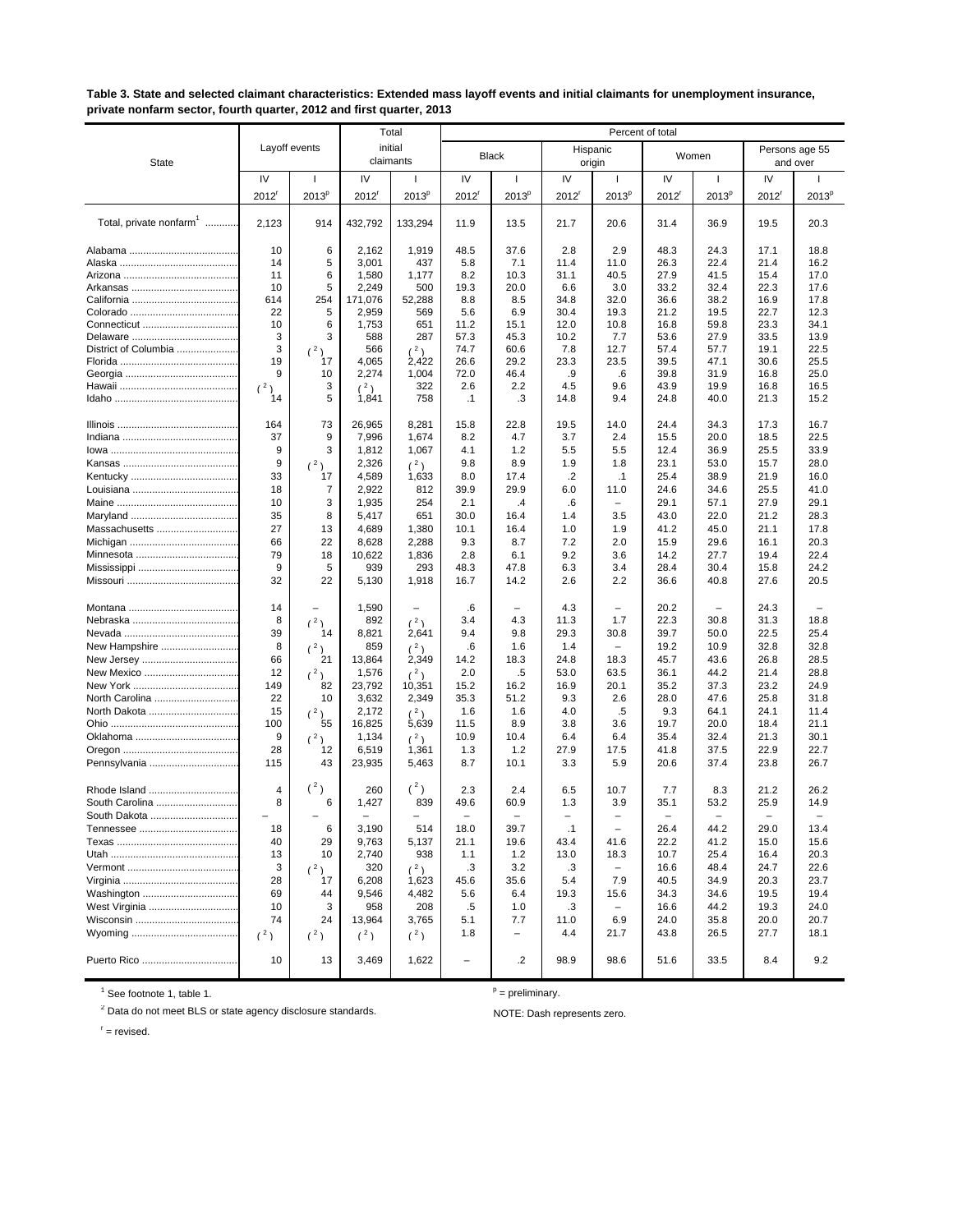**Table 4. Census region and division: Extended mass layoff events, separations, and initial claimants for unemployment insurance, private nonfarm sector, selected quarters, 2012 and 2013**

| Census region and division |       | Layoff events     |                   |         | Separations         |                   |         | Initial claimants for<br>unemployment insurance |                   |  |
|----------------------------|-------|-------------------|-------------------|---------|---------------------|-------------------|---------|-------------------------------------------------|-------------------|--|
|                            |       | IV                |                   |         | IV                  |                   |         | IV                                              |                   |  |
|                            | 2012  | 2012 <sup>r</sup> | 2013 <sup>p</sup> | 2012    | $2012$ <sup>r</sup> | 2013 <sup>p</sup> | 2012    | 2012 <sup>r</sup>                               | 2013 <sup>p</sup> |  |
|                            | 1,294 | 2,123             | 914               | 246,956 | 424,492             | 154,374           | 291,174 | 432,792                                         | 133,294           |  |
|                            | 248   | 392               | 171               | 36,369  | 64.454              | 25,622            | 39,462  | 71.407                                          | 20,658            |  |
|                            | 46    | 62                | 25                | 8.244   | 9.926               | 2.788             | 6.273   | 9.816                                           | 2,495             |  |
|                            | 202   | 330               | 146               | 28,125  | 54,528              | 22,834            | 33,189  | 61,591                                          | 18,163            |  |
|                            | 219   | 284               | 152               | 37,036  | 54,413              | 23,160            | 35,778  | 52,083                                          | 20,435            |  |
|                            | 112   | 137               | 75                | 15.859  | 25,945              | 9,638             | 15,215  | 25,135                                          | 9,454             |  |
|                            | 55    | 70                | 34                | 11.125  | 12,494              | 5,646             | 7,859   | 10.880                                          | 4,359             |  |
| West South Central         | 52    | 77                | 43                | 10,052  | 15,974              | 7,876             | 12,704  | 16,068                                          | 6,622             |  |
|                            | 263   | 593               | 230               | 39.078  | 103.902             | 31,841            | 44,342  | 97,332                                          | 26,937            |  |
| East North Central         | 216   | 441               | 183               | 33.762  | 73.674              | 25,745            | 39.252  | 74.378                                          | 21,647            |  |
| West North Central         | 47    | 152               | 47                | 5,316   | 30,228              | 6,096             | 5,090   | 22,954                                          | 5,290             |  |
|                            | 564   | 854               | 361               | 134,473 | 201.723             | 73,751            | 171,592 | 211.970                                         | 65,264            |  |
|                            | 60    | 127               | 43                | 9,223   | 26,432              | 7,240             | 8.591   | 21.673                                          | 6,374             |  |
|                            | 504   | 727               | 318               | 125,250 | 175,291             | 66,511            | 163.001 | 190,297                                         | 58,890            |  |

census divisions are: New England: Connecticut, Maine, Massachusetts, Dakota, and South Dakota; Mountain: Arizona, Colorado, Idaho, Montana, New Hampshire, Rhode Island, and Vermont; Middle Atlantic: New Jersey, Nevada, New Mexico, Utah, and Wyoming; and Pacific: Alaska, California, New York, and Pennsylvania; South Atlantic: Delaware, District of Columbia, Hawaii, Oregon, and Washington. Florida, Georgia, Maryland, North Carolina, South Carolina, Virginia, and

 1 See footnote 1, table 1. West Virginia; East South Central: Alabama, Kentucky, Mississippi, and r = revised. Tennessee; West South Central: Arkansas, Louisiana, Oklahoma, and p = preliminary. Texas; East North Central: Illinois, Indiana, Michigan, Ohio, and Wisconsin; NOTE: The States (including the District of Columbia) that comprise the West North Central: Iowa, Kansas, Minnesota, Missouri, Nebraska, North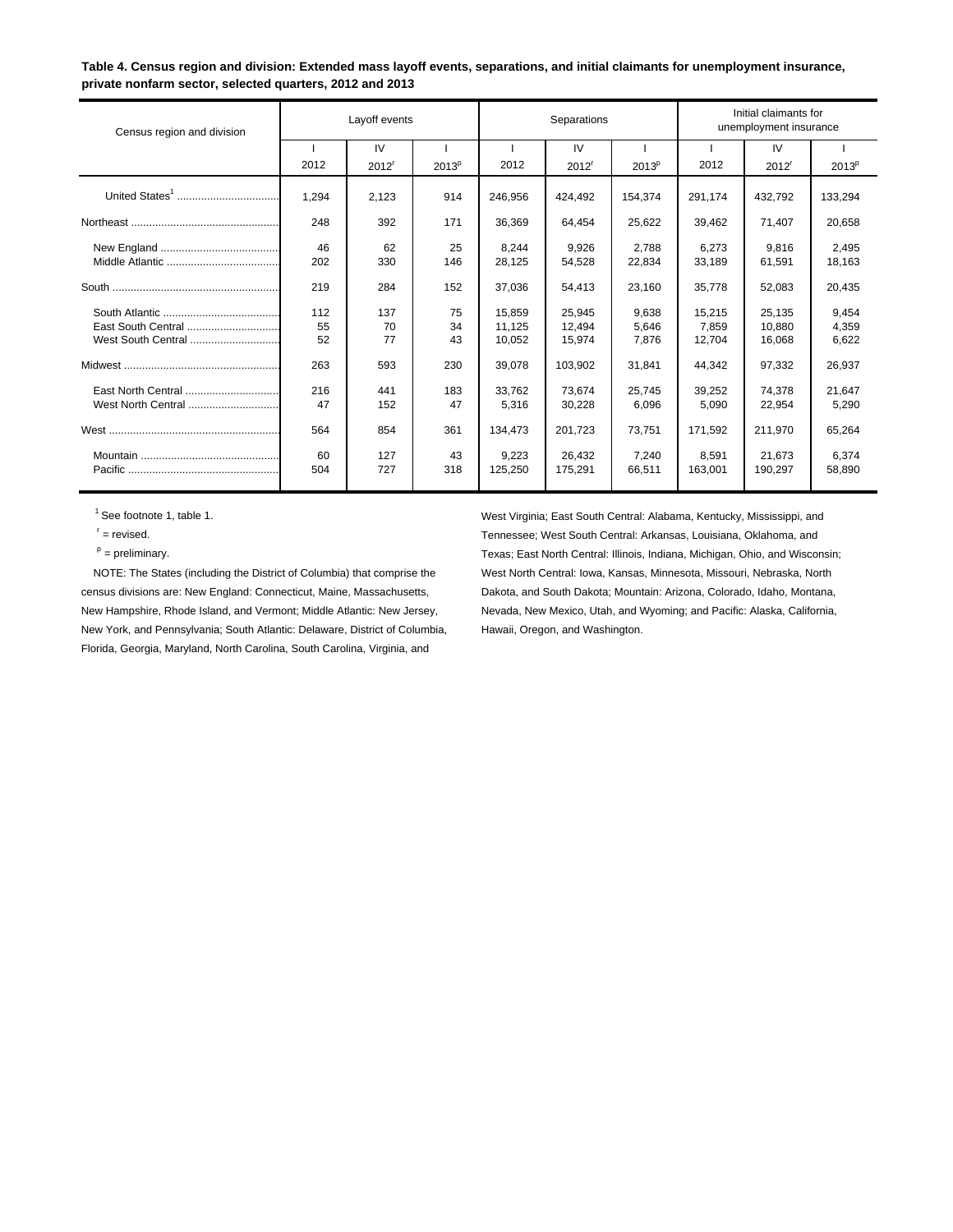|                                                          | Table 5. State distribution: Extended mass layoff events, separations, and initial claimants for unemployment insurance, |
|----------------------------------------------------------|--------------------------------------------------------------------------------------------------------------------------|
| private nonfarm sector, selected quarters, 2012 and 2013 |                                                                                                                          |

| <b>State</b>                        |                          | Layoff events             |                                   |                      | Separations             |                          |                      | Initial claimants for<br>unemployment insurance |                          |
|-------------------------------------|--------------------------|---------------------------|-----------------------------------|----------------------|-------------------------|--------------------------|----------------------|-------------------------------------------------|--------------------------|
|                                     | $\mathbf{I}$<br>2012     | IV<br>$2012$ <sup>'</sup> | $\mathbf{I}$<br>2013 <sup>p</sup> | $\mathbf{I}$<br>2012 | IV<br>2012 <sup>r</sup> | -1<br>$2013^p$           | $\mathbf{I}$<br>2012 | IV<br>$2012$ <sup>r</sup>                       | $2013^p$                 |
| Total, private nonfarm <sup>1</sup> | 1,294                    | 2,123                     | 914                               | 246.956              | 424,492                 | 154,374                  | 291,174              | 432,792                                         | 133,294                  |
|                                     | 6                        | 10                        | 6                                 | 892                  | 2,290                   | 2,076                    | 1,733                | 2,162                                           | 1,919                    |
|                                     | 4                        | 14                        | 5                                 | 534                  | 6,167                   | 492                      | 433                  | 3,001                                           | 437                      |
|                                     | 15                       | 11                        | 6                                 | 2,597                | 1,640                   | 885                      | 1,969                | 1,580                                           | 1,177                    |
|                                     | 6                        | 10                        | 5                                 | 990                  | 2,503                   | 447                      | 1,517                | 2,249                                           | 500                      |
|                                     | 446<br>8                 | 614                       | 254                               | 114,906              | 153,670                 | 58,304                   | 151,922              | 171,076                                         | 52,288                   |
|                                     | 7                        | 22<br>10                  | 5<br>6                            | 1,419<br>763         | 3,397<br>1,753          | 787<br>651               | 1,251<br>763         | 2,959<br>1,753                                  | 569<br>651               |
|                                     | 4                        | 3                         | 3                                 | 260                  | 466                     | 150                      | 505                  | 588                                             | 287                      |
|                                     | 3                        | 3                         | (2)                               | 239                  | 566                     | (2)                      | 239                  | 566                                             | (2)                      |
|                                     | 20                       | 19                        | 17                                | 3,273                | 5,339                   | 2,531                    | 2,728                | 4,065                                           | 2,422                    |
|                                     | 19                       | 9                         | 10                                | 2,729                | 2,214                   | 860                      | 2,729                | 2,274                                           | 1,004                    |
|                                     | (2)                      | (2)                       | 3                                 | (2)                  | (2)                     | 220                      | (2)                  | (2)                                             | 322                      |
|                                     | 5                        | 14                        | 5                                 | 529                  | 1,866                   | 999                      | 654                  | 1,841                                           | 758                      |
|                                     | 75                       | 164                       | 73                                | 12,596               | 25,100                  | 10,969                   | 12,761               | 26,965                                          | 8,281                    |
|                                     | 22                       | 37                        | 9                                 | 2,668                | 6,048                   | 1,377                    | 3,832                | 7,996                                           | 1,674                    |
|                                     |                          | 9                         | 3                                 |                      | 1,434                   | 565                      |                      | 1,812                                           | 1,067                    |
|                                     | 6                        | 9                         | (2)                               | 752                  | 2,118                   | (2)                      | 643                  | 2,326                                           | (2)                      |
|                                     | 29<br>10                 | 33<br>18                  | 17<br>7                           | 6,879                | 5,148                   | 2,306                    | 3,257                | 4,589                                           | 1,633                    |
|                                     | 6                        | 10                        | 3                                 | 2,320<br>1,770       | 3,265<br>1,758          | 1,118<br>414             | 1,534<br>852         | 2,922<br>1,935                                  | 812<br>254               |
|                                     |                          |                           |                                   |                      |                         |                          |                      |                                                 |                          |
|                                     | 18                       | 35                        | 8                                 | 2,705                | 6,248                   | 701                      | 1,732                | 5,417                                           | 651                      |
|                                     | 20<br>29                 | 27<br>66                  | 13<br>22                          | 3,052<br>5,109       | 4,797<br>11,100         | 1,511<br>2,780           | 2,924<br>9,620       | 4,689<br>8,628                                  | 1,380<br>2,288           |
|                                     | 18                       | 79                        | 18                                | 2,495                | 14,075                  | 2,485                    | 2,508                | 10,622                                          | 1,836                    |
|                                     | 9                        | 9                         | 5                                 | 1,319                | 2,122                   | 634                      | 954                  | 939                                             | 293                      |
|                                     | 21                       | 32                        | 22                                | 1,923                | 10,033                  | 2,088                    | 1,762                | 5,130                                           | 1,918                    |
|                                     | $(^2)$                   | 14                        | $\equiv$                          | $({}^{2})$           | 3,173                   | $\overline{\phantom{0}}$ | (2)                  | 1,590                                           |                          |
|                                     | (2)                      | 8                         | (2)                               | (2)                  | 737                     | (2)                      | (2)                  | 892                                             | (2)                      |
|                                     | 18                       | 39                        | 14                                | 3,104                | 8,781                   | 2,878                    | 3,243                | 8,821                                           | 2,641                    |
|                                     | 7<br>44                  | 8<br>66                   | (2)<br>21                         | 807<br>7,426         | 1,044<br>14,276         | (2)<br>6,929             | 558<br>6,444         | 859                                             | (2)                      |
|                                     | 6                        | 12                        | (2)                               | 758                  | 2,421                   | (2)                      | 683                  | 13,864<br>1,576                                 | 2,349<br>(2)             |
|                                     | 90                       | 149                       | 82                                | 12,896               | 22,984                  | 11,347                   | 16,346               | 23,792                                          | 10,351                   |
|                                     | 16                       | 22                        | 10                                | 1,345                | 2,994                   | 1,958                    | 1,794                | 3,632                                           | 2,349                    |
|                                     | (2)                      | 15                        | (2)                               | (2)                  | 1,831                   | (2)                      | (2)                  | 2,172                                           | (2)                      |
|                                     | 62                       | 100                       | 55                                | 8,656                | 18,158                  | 6,173                    | 8,069                | 16,825                                          | 5,639                    |
|                                     | 5                        | 9                         | (2)                               | 761                  | 1,197                   | (2)                      | 479                  | 1,134                                           | (2)                      |
|                                     | 24                       | 28                        | 12                                | 5,978                | 5,750                   | 2,624                    | 5,321                | 6,519                                           | 1,361                    |
|                                     | 68                       | 115                       | 43                                | 7,803                | 17,268                  | 4,558                    | 10,399               | 23,935                                          | 5,463                    |
|                                     |                          | 4                         | $(^2)$                            |                      | 250                     | $(^2)$                   |                      | 260                                             | $(^2)$                   |
|                                     | 10                       | 8                         | 6                                 | 1,398                | 1,191                   | 1,313                    | 1,351                | 1,427                                           | 839                      |
|                                     | $\overline{\phantom{0}}$ |                           |                                   |                      |                         |                          |                      | $\overline{\phantom{0}}$                        | $\overline{\phantom{0}}$ |
|                                     | 11                       | 18                        | 6                                 | 2,035                | 2,934                   | 630                      | 1,915                | 3,190                                           | 514                      |
|                                     | 31                       | 40                        | 29                                | 5,981                | 9,009                   | 6,176                    | 9,174                | 9,763                                           | 5,137                    |
|                                     | 5<br>6                   | 13<br>3                   | 10                                | 487<br>1,852         | 3,194<br>324            | 1,141                    | 492<br>1,176         | 2,740<br>320                                    | 938                      |
|                                     | 17                       | 28                        | (2)<br>17                         | 2,634                | 5,602                   | (2)<br>1,859             | 3,293                | 6,208                                           | (2)<br>1,623             |
|                                     | 29                       | 69                        | 44                                | 3,777                | 9,420                   | 4,871                    | 5,059                | 9,546                                           | 4,482                    |
|                                     | 5                        | 10                        | 3                                 | 1,276                | 1,325                   | 195                      | 844                  | 958                                             | 208                      |
|                                     | 28                       | 74                        | 24                                | 4,733                | 13,268                  | 4,446                    | 4,970                | 13,964                                          | 3,765                    |
|                                     | (2)                      | (2)                       | (2)                               | (2)                  | (2)                     | (2)                      | (2)                  | (2)                                             | (2)                      |
|                                     | 17                       | 10                        | 13                                | 2,524                | 1,956                   | 1,365                    | 4,994                | 3,469                                           | 1,622                    |

 $<sup>1</sup>$  See footnote 1, table 1.</sup>

 $r =$  revised.

<sup>2</sup> Data do not meet BLS or state agency disclosure standards.

 $P =$  preliminary.

 $3$  Data starting in June 2012 may not be comparable to prior data  $\blacksquare$  NOTE: Dash represents zero.

due to a change in MLS unemployment insurance procedures.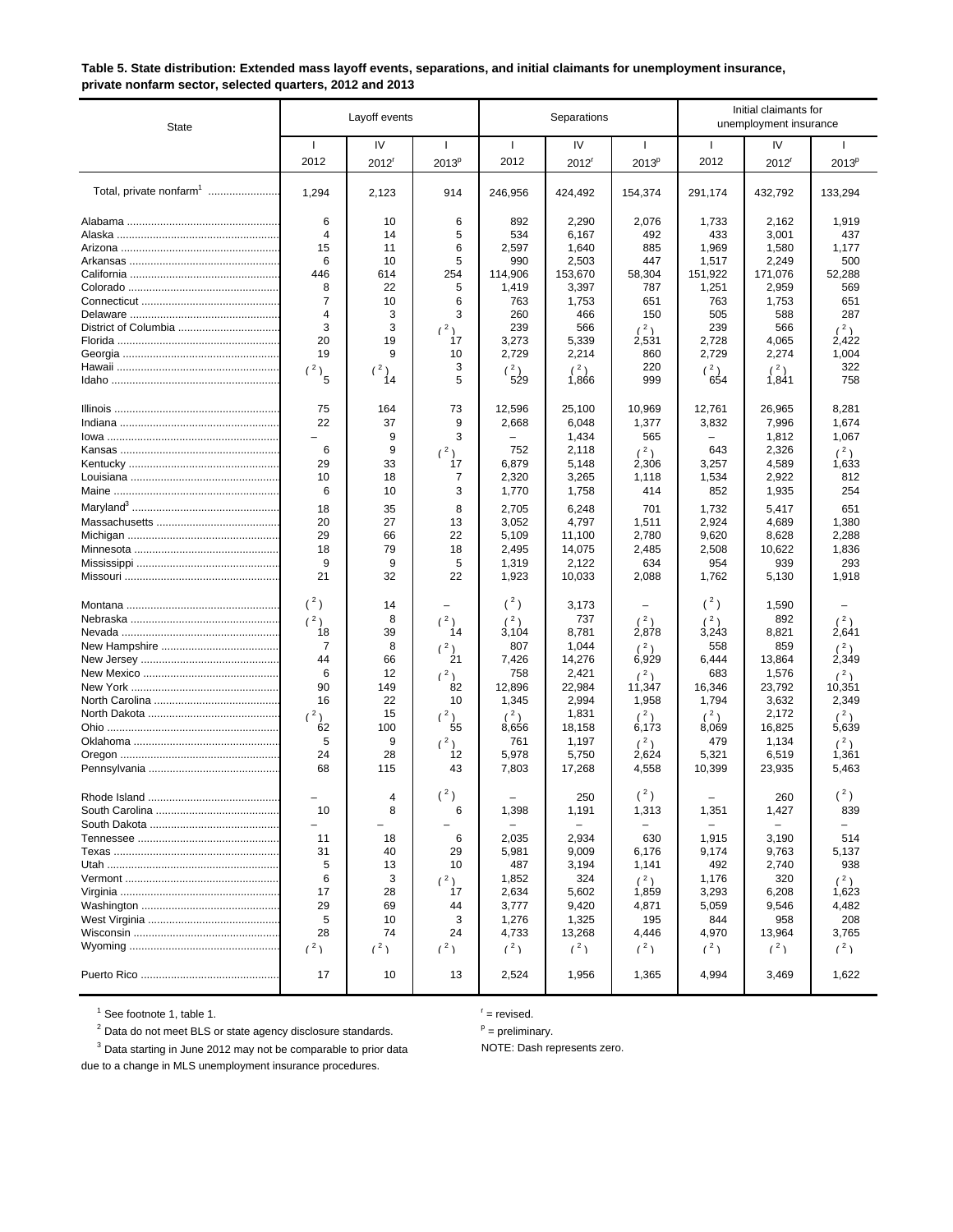### **Table 6. Industry distribution: Extended mass layoff events and separations associated with the movement of work, selected quarters, 2012 and 2013**

|                                                                                         |                                                                                                                                                  | Layoff events                                                      |                                              | Separations                                                                           |                                                                         |                                   |  |
|-----------------------------------------------------------------------------------------|--------------------------------------------------------------------------------------------------------------------------------------------------|--------------------------------------------------------------------|----------------------------------------------|---------------------------------------------------------------------------------------|-------------------------------------------------------------------------|-----------------------------------|--|
| Industry                                                                                | $\mathbf{1}$<br>2012                                                                                                                             | IV<br>2012 <sup>r</sup>                                            | $\mathbf{I}$<br>2013 <sup>p</sup>            | $\perp$<br>2012                                                                       | IV<br>2012 <sup>r</sup>                                                 | $\mathbf{I}$<br>2013 <sup>p</sup> |  |
|                                                                                         | 34                                                                                                                                               | 36                                                                 | 21                                           | 5,294                                                                                 | 8,616                                                                   | 3,421                             |  |
|                                                                                         | 20<br>4<br>$\equiv$<br>$\overline{\phantom{0}}$<br>$\overline{\phantom{0}}$<br>(2)<br>(2)<br>(2)<br>$(^2)$<br>4<br>(2)<br>(2)<br>(2)<br>3<br>(2) | $(^2)$<br>13<br>3<br>(2)<br>(2)<br>(2)<br>(2)<br>(2)<br>(2)<br>(2) | 11<br>(2)<br>(2)<br>(2)<br>(2)<br>(2)<br>(2) | 3.092<br>712<br>(2)<br>(2)<br>(2)<br>$(^2)$<br>529<br>(2)<br>(2)<br>(2)<br>607<br>(2) | (2)<br>2,590<br>398<br>$(^2)$<br>(2)<br>(2)<br>(3)<br>(2)<br>(2)<br>(3) | 1.764<br>(2)<br>(2)<br>$^2)$      |  |
| Management of companies and enterprises<br>Other services, except public administration | (2)<br>$({}^{2})$<br>(2)<br>(2)<br>(2)<br>5<br>(2)<br>(2)<br>$\overline{\phantom{0}}$<br>$\equiv$<br>L.<br>(2)                                   | (2)<br>5<br>5<br>(2)<br>(2)<br>3<br>(2)<br>3<br>(2)                | (2)<br>(2)<br>(2)<br>(2)                     | (3)<br>$(^2)$<br>(2)<br>(2)<br>(2)<br>(2)<br>(2)<br>$(^2)$<br>(2)                     | (2)<br>815<br>584<br>(2)<br>(2)<br>484<br>(2)<br>1,720<br>L.<br>(2)     |                                   |  |

<sup>1</sup> See footnote 1, table 1. p = preliminary.

 $2$  Data do not meet BLS or state agency disclosure standards.  $\blacksquare$  NOTE: Dash represents zero.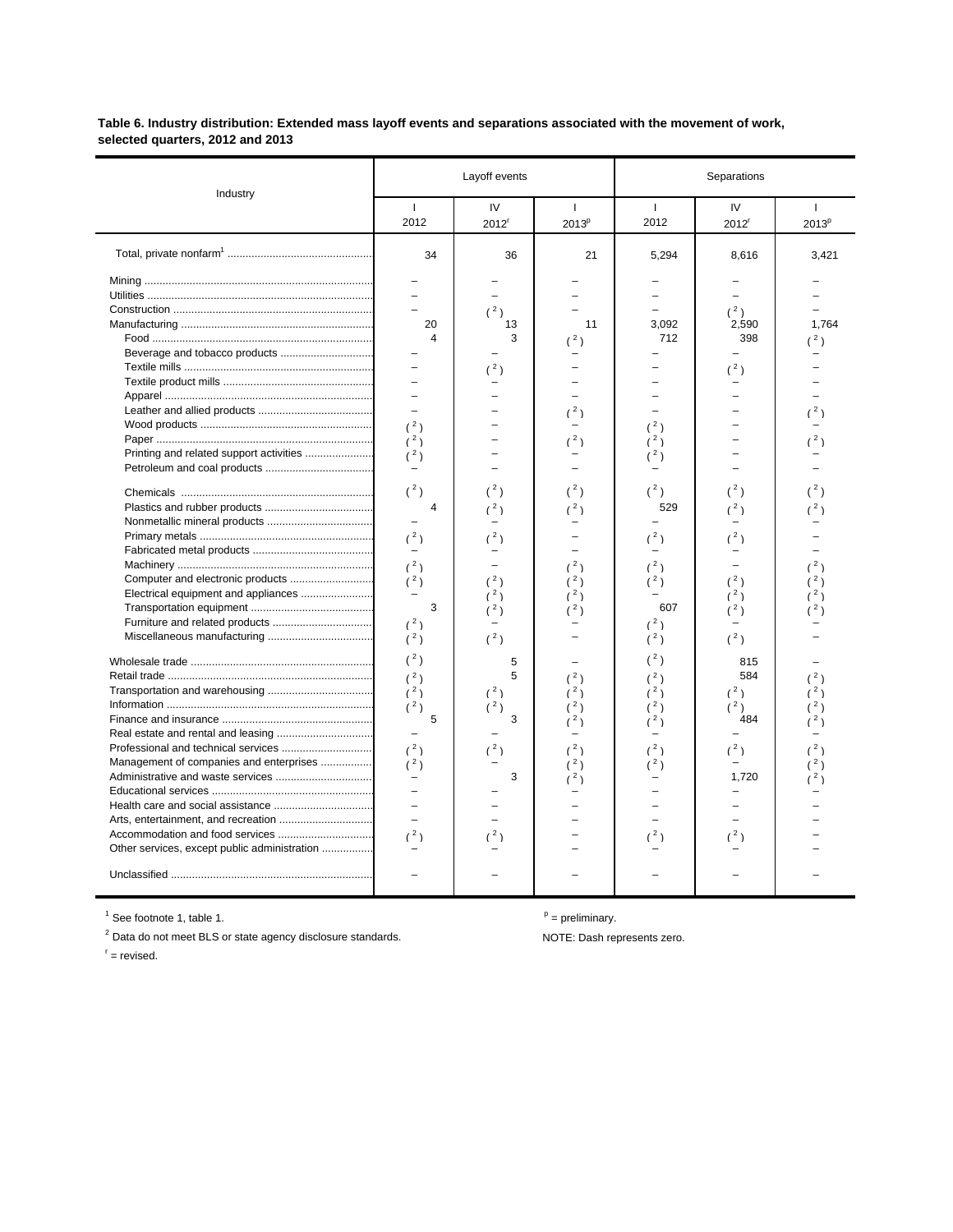**Table 7. Reason for layoff: Extended mass layoff events and separations associated with the movement of work, selected quarters, 2012 and 2013**

| Reason for layoff                                                                              | Layoff events                                                                                                                             |                                               |                                   |                                               | Separations                                       |                                        |  |  |  |
|------------------------------------------------------------------------------------------------|-------------------------------------------------------------------------------------------------------------------------------------------|-----------------------------------------------|-----------------------------------|-----------------------------------------------|---------------------------------------------------|----------------------------------------|--|--|--|
|                                                                                                | $\mathbf{I}$<br>2012                                                                                                                      | IV<br>2012                                    | $\mathbf{I}$<br>2013 <sup>p</sup> | $\mathbf{I}$<br>2012                          | IV<br>2012 <sup>r</sup>                           | $\mathbf{I}$<br>2013 <sup>p</sup>      |  |  |  |
|                                                                                                | 34                                                                                                                                        | 36                                            | 21                                | 5,294                                         | 8,616                                             | 3,421                                  |  |  |  |
| Slack work/insufficient demand/non-seasonal                                                    | 5<br>(2)<br>$\overline{\phantom{a}}$<br>$\equiv$<br>$(^2)$                                                                                | 12<br>3<br>(2)<br>(2)<br>(2)<br>(2)<br>3      | (2)<br>$(^2)$<br>(2)<br>$(^2)$    | 803<br>(2)<br>$(^2)$                          | 4,611<br>1,825<br>(2)<br>(2)<br>(2)<br>(2)<br>635 | (2)<br>$(^2)$<br>(2)<br>$(^2)$         |  |  |  |
| Reorganization or restructuring of company<br>Cost control/cost cutting/increase profitability | 17<br>3<br>14<br>$(^2)$<br>$\overline{\phantom{0}}$<br>(2)<br>(2)                                                                         | $(^{2})$<br>$(^2)$<br>(2)<br>12<br>(2)<br>(2) | 9<br>9<br>$(^{2})$<br>(2)<br>(2)  | 2,825<br>388<br>2,437<br>$(^2)$<br>(2)<br>(2) | $(^2)$<br>$(^2)$<br>(2)<br>1,808<br>(2)<br>(2)    | 1,720<br>1,720<br>$(^2)$<br>(2)<br>(2) |  |  |  |
| Plant or machine repair/maintenance                                                            | $(^2)$<br>(2)<br>$\overline{\phantom{m}}$<br>$\overline{\phantom{a}}$<br>$\overline{\phantom{a}}$<br>$\equiv$<br>$\overline{\phantom{0}}$ |                                               | (2)<br>(2)                        | $(^2)$<br>$(^{2})$                            |                                                   | $(^2)$<br>(2)                          |  |  |  |
|                                                                                                | $\overline{\phantom{0}}$<br>$\overline{\phantom{0}}$                                                                                      | (2)<br>(2)<br>(2)                             | (2)<br>$({}^{2})$                 |                                               | (2)<br>$(^2)$<br>(2)                              |                                        |  |  |  |

 $\overline{a}$  See footnote 1, table 1.

<sup>2</sup> Data do not meet BLS or state agency disclosure standards. NOTE: Dash represents zero.

 $P =$  preliminary.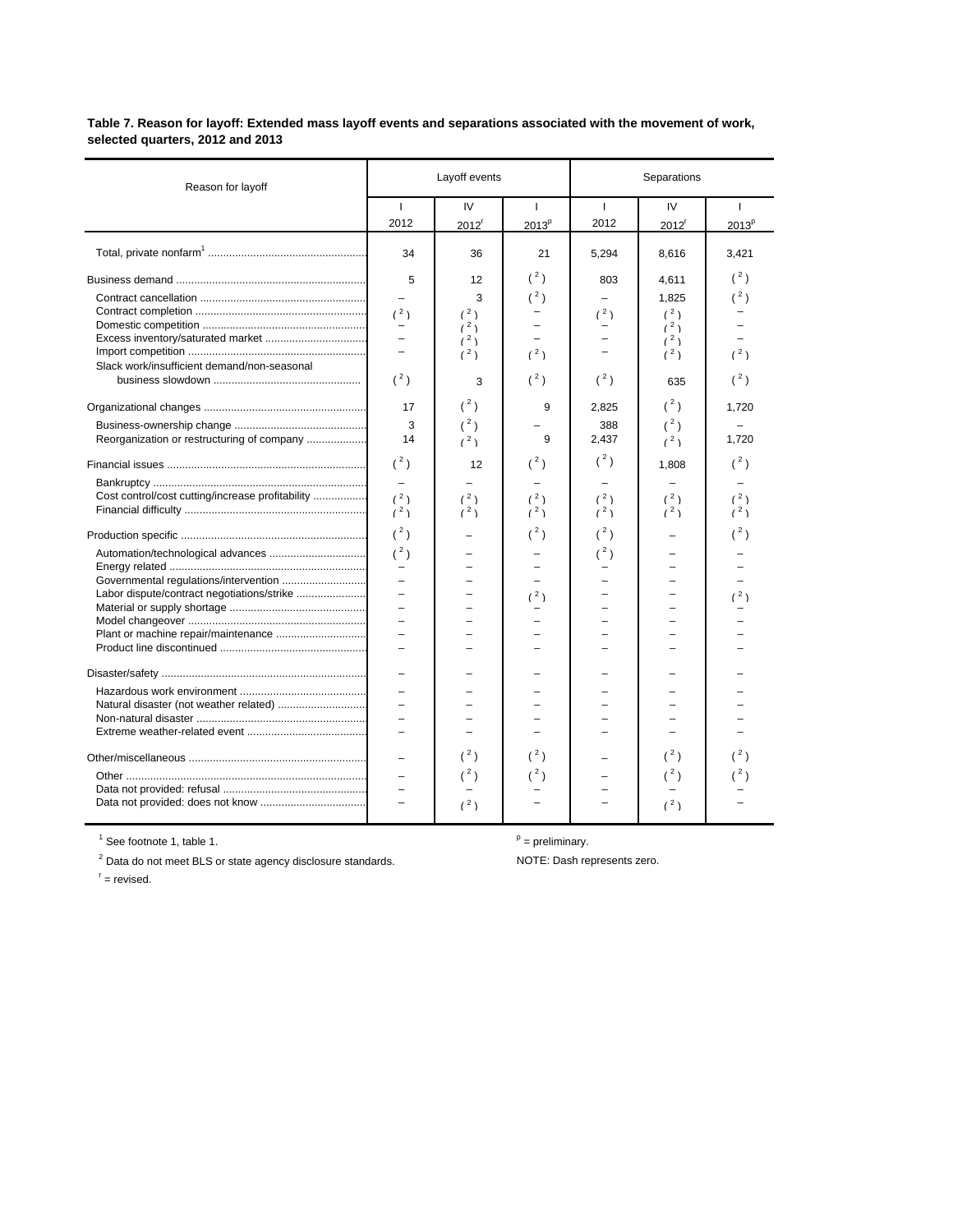**Table 8. Census region and division: Extended mass layoff events and separations associated with the movement of work, selected quarters, 2012 and 2013**

| Census region and division |                              | Layoff events            |                |                   | Separations              |            |  |  |
|----------------------------|------------------------------|--------------------------|----------------|-------------------|--------------------------|------------|--|--|
|                            | 2012                         | IV.<br>2012 <sup>r</sup> | 2013P          | 2012              | IV.<br>2012 <sub>r</sub> | 2013P      |  |  |
|                            | 34                           | 36                       | 21             | 5.294             | 8,616                    | 3.421      |  |  |
|                            | 9                            | $\overline{7}$           | (2)            | 1,232             | 2,646                    | (2)        |  |  |
|                            | $\equiv$<br>9                | (2)<br>(2)               | (2)            | 1,232             | (2)<br>(2)               | (2)        |  |  |
|                            | 8                            | 11                       | 6              | 1,150             | 3,077                    | 858        |  |  |
|                            | (2)<br>$\overline{4}$<br>(2) | 6<br>5                   | (2)<br>(2)     | (2)<br>433<br>(2) | 1.354<br>1,723           | (2)<br>(2) |  |  |
|                            | 6                            | $\overline{7}$           | $\overline{7}$ | 829               | 960                      | 1.495      |  |  |
|                            | (2)<br>(2)                   | (2)<br>(2)               | 4<br>3         | (2)<br>(2)        | (2)<br>(2)               | 559<br>936 |  |  |
|                            | 11                           | 11                       | (2)            | 2,083             | 1933                     | (2)        |  |  |
|                            | 3<br>8                       | (2)<br>(2)               | (2)<br>(2)     | 479<br>1,604      | (2)<br>(2)               | (2)<br>(2) |  |  |

chusetts, New Hampshire, Rhode Island, and Vermont; Middle Atlantic: Arizona, Colorado, Idaho, Montana, Nevada, New Mexico, Utah, and

 1 See footnote 1, table 1. District of Columbia, Florida, Georgia, M aryland, North Carolina, South 2 Data do not meet BLS or state agency disclosure standards. Carolina, Virginia, and West Virginia; East South Central: Alabama, r = revised. Kentucky, M ississippi, and Tennessee; West South Central: Arkansas, p = preliminary. Louisiana, Oklahoma, and Texas; East North Central: Illinois, Indiana, NOTE: The States (including the District of Columbia) that comprise M ichigan, Ohio, and Wisconsin; West North Central: Iowa, Kansas, the census divisions are: New England: Connecticut, M aine, M assa- M innesota, M issouri, Nebraska, North Dakota, and South Dakota; M ountain: New Jersey, New York, and Pennsylvania; South Atlantic: Delaware, Wyoming; and Pacific: Alaska, California, Hawaii, Oregon, and Washington.

|  | Table 9. Extended mass layoff events and separations, selected measures, selected quarters, 2012 and 2013 |
|--|-----------------------------------------------------------------------------------------------------------|
|--|-----------------------------------------------------------------------------------------------------------|

|                                      |       | Layoff events                  |       |         |                          |         |
|--------------------------------------|-------|--------------------------------|-------|---------|--------------------------|---------|
| Action                               | 2012  | <b>IV</b><br>2012 <sup>r</sup> | 2013P | 2012    | IV.<br>2012 <sup>r</sup> | 2013P   |
|                                      |       |                                |       |         |                          |         |
| Total, excluding seasonal            | 1,294 | 2,123                          | 914   | 246,956 | 424,492                  | 154,374 |
|                                      | 969   | 1,272                          | 661   | 192,632 | 274,306                  | 111,986 |
| Total, movement of work <sup>3</sup> | 34    | 36                             | 21    | 5,294   | 8,616                    | 3,421   |
| Movement of work actions             | 48    | 52                             | 30    | (4)     | (4)                      | (4)     |
| With separations reported            | 37    | 30                             | 19    | 2,787   | 3,886                    | 1,572   |
| With separations unknown             | 11    | 22                             | 11    | (4)     | (4)                      | (4)     |

<sup>1</sup> See footnote 1, table 1.  $\blacksquare$   $\blacksquare$   $\blacksquare$   $\blacksquare$   $\blacksquare$   $\blacksquare$   $\blacksquare$   $\blacksquare$   $\blacksquare$   $\blacksquare$   $\blacksquare$   $\blacksquare$   $\blacksquare$   $\blacksquare$   $\blacksquare$   $\blacksquare$   $\blacksquare$   $\blacksquare$   $\blacksquare$   $\blacksquare$   $\blacksquare$   $\blacksquare$   $\blacksquare$   $\blacksquare$   $\blacksquare$   $\blacksquare$   $\blacksquare$   $\blacks$ 

 $2$  The questions on movement of work were not asked of employers  $\blacksquare$  = revised.

when the reason for layoff was either seasonal work or vacation period.  $P =$  preliminary.

<sup>3</sup> M ovement of work can involve more than one action.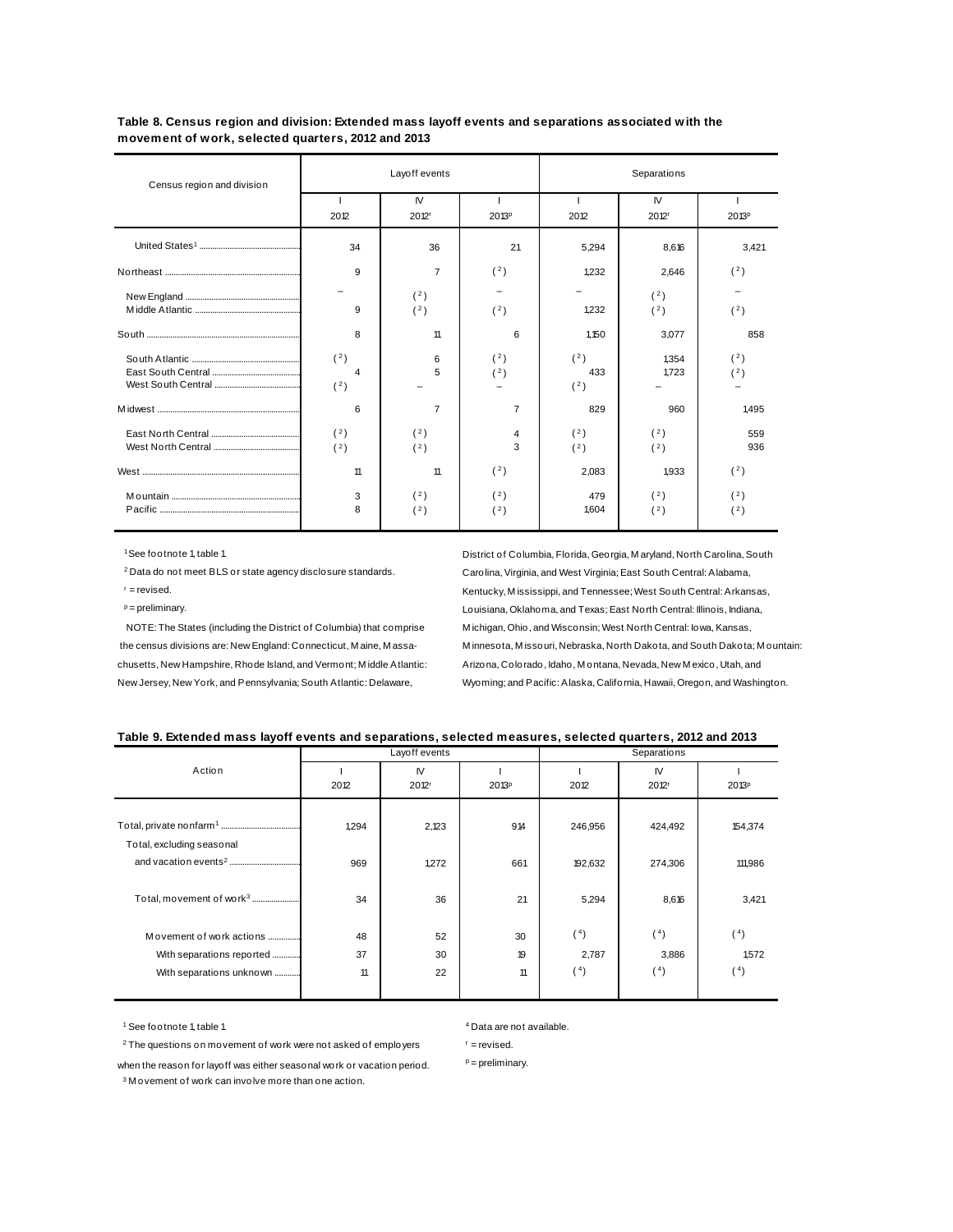#### **Table 10. Movement of work actions by type of separation where number of separations is known by employers, selected quarters, 2012 and 2013**

|                           |                         | Actions <sup>1</sup> |                   | Separations |                     |          |  |
|---------------------------|-------------------------|----------------------|-------------------|-------------|---------------------|----------|--|
| <b>Activities</b>         |                         | IV                   |                   |             | <b>IV</b>           |          |  |
|                           | 2012                    | 2012 <sup>r</sup>    | 2013 <sup>p</sup> | 2012        | $2012$ <sup>r</sup> | $2013^p$ |  |
|                           | 37                      | 30                   | 19                | 2,787       | 3,886               | 1,572    |  |
| <b>By location</b>        |                         |                      |                   |             |                     |          |  |
|                           | $\overline{\mathbf{4}}$ | 10                   | 1                 | 247         | 1.117               | 170      |  |
|                           | $\Delta$                | 9                    |                   | 247         | 935                 |          |  |
|                           |                         |                      |                   |             | 182                 | 170      |  |
|                           | 33                      | 20                   | 18                | 2.540       | 2.769               | 1.402    |  |
|                           | 31                      | 14                   | 17                | 2.340       | 1.229               | 1.291    |  |
|                           | $\overline{2}$          | 6                    | 1                 | 200         | 1,540               | 111      |  |
| Unable to assign place of |                         |                      |                   |             |                     |          |  |
|                           |                         |                      |                   |             |                     |          |  |
| By company                |                         |                      |                   |             |                     |          |  |
|                           | 35                      | 23                   | 17                | 2.587       | 2,164               | 1.291    |  |
|                           | 31                      | 14                   | 17                | 2.340       | 1.229               | 1.291    |  |
|                           | $\overline{4}$          | g                    |                   | 247         | 935                 |          |  |
|                           |                         |                      |                   |             |                     |          |  |
|                           | $\overline{2}$          | $\overline{7}$       | 2                 | 200         | 1.722               | 281      |  |
|                           | $\overline{2}$          | 6                    | 1                 | 200         | 1.540               | 111      |  |
|                           | -                       |                      |                   |             | 182                 | 170      |  |
|                           |                         |                      |                   |             |                     |          |  |
|                           |                         |                      |                   |             |                     |          |  |

 $1$  Only actions for which separations associated with the  $1$  = revised.

movement of work were reported are shown.<br>
<sup>2</sup> See footnote 1, table 1.<br>
<sup>2</sup> See footnote 1, table 1.

| Table 11. Summary of employer expectations of a recall from extended mass layoffs, private nonfarm sector, selected quarters, 2012 and 2013 |
|---------------------------------------------------------------------------------------------------------------------------------------------|
|---------------------------------------------------------------------------------------------------------------------------------------------|

|                  | Percent of total layoff events <sup>1</sup> |                   |                   | Percent of layoff events due to seasonal work<br>and vacation period |      |                   | Percent of layoff events, excluding those due to<br>seasonal and vacation period |                   |                   |
|------------------|---------------------------------------------|-------------------|-------------------|----------------------------------------------------------------------|------|-------------------|----------------------------------------------------------------------------------|-------------------|-------------------|
| Nature of recall |                                             | IV                |                   |                                                                      | IV   |                   |                                                                                  | IV                |                   |
|                  | 2012 <sup>r</sup>                           | 2012 <sup>r</sup> | 2013 <sup>p</sup> | 2012                                                                 | 2012 | 2013 <sup>p</sup> | 2012 <sup>r</sup>                                                                | 2012 <sup>r</sup> | 2013 <sup>p</sup> |
|                  | 48.5                                        | 62.0              | 49.3              | 85.8                                                                 | 92.0 | 85.0              | 35.9                                                                             | 42.0              | 35.7              |
| Timeframe        |                                             |                   |                   |                                                                      |      |                   |                                                                                  |                   |                   |
|                  | 51.2                                        | 67.4              | 56.1              | 73.8                                                                 | 85.8 | 77.7              | 33.0                                                                             | 40.3              | 36.4              |
|                  | 36.0                                        | 31.1              | 42.1              | 46.2                                                                 | 32.6 | 57.7              | 27.9                                                                             | 29.0              | 28.0              |
| Size of recall   |                                             |                   |                   |                                                                      |      |                   |                                                                                  |                   |                   |
|                  | 57.3                                        | 69.9              | 57.0              | 87.5                                                                 | 90.0 | 81.4              | 33.0                                                                             | 40.3              | 34.7              |
|                  | 19.8                                        | 31.7              | 18.4              | 34.8                                                                 | 43.7 | 30.7              | 7.8                                                                              | 14.0              | 7.2               |
|                  |                                             |                   |                   |                                                                      |      |                   |                                                                                  |                   |                   |

<sup>1</sup> See footnote 1, table 1.

 $r =$  revised.

 $P =$  preliminary.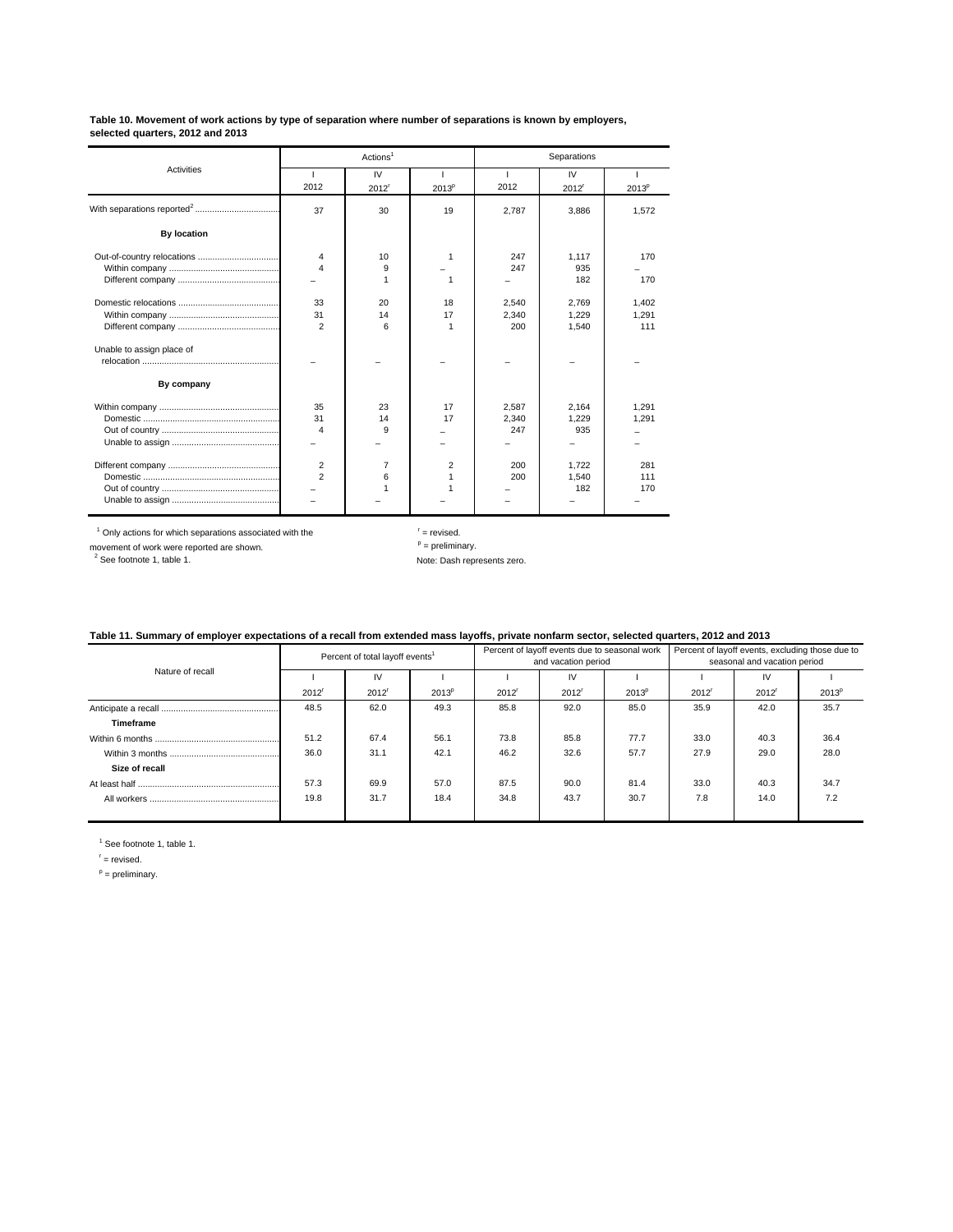| Measure                     | Average number of separations |                   |                   |  |  |
|-----------------------------|-------------------------------|-------------------|-------------------|--|--|
|                             |                               | IV.               |                   |  |  |
|                             | 2012 <sup>r</sup>             | 2012 <sup>r</sup> | 2013 <sup>p</sup> |  |  |
|                             | 191                           | 200               | 169               |  |  |
| <b>Industry</b>             |                               |                   |                   |  |  |
|                             | 110                           | 121               | 143               |  |  |
|                             | 140                           | 198               |                   |  |  |
|                             | 129                           | 137               | 113               |  |  |
|                             | 142                           | 199               | 168               |  |  |
|                             | 112                           | 164               | 158               |  |  |
|                             | 255                           | 262               | 194               |  |  |
|                             | 172                           | 305               | 252               |  |  |
|                             | 425                           | 482               | 288               |  |  |
|                             | 198                           | 165               | 180               |  |  |
|                             | 557                           | 159               | 162               |  |  |
|                             | 204                           | 160               | 249               |  |  |
|                             | 156                           | 174               | 103               |  |  |
|                             | 246                           | 212               | 163               |  |  |
|                             | 83                            | 135               | 91                |  |  |
|                             | 153                           | 246               | 118               |  |  |
|                             | 130                           | 258               | 155               |  |  |
|                             | 169                           | 246               | 139               |  |  |
|                             | 116                           | 169               | 120               |  |  |
|                             | 91                            | 141               | 227               |  |  |
| Reason for layoff groupings |                               |                   |                   |  |  |
|                             | 208                           | 206               | 178               |  |  |
|                             | 204                           | 357               | 172               |  |  |
|                             | 192                           | 266               | 175               |  |  |
|                             | 154                           | 198               | 222               |  |  |
|                             | 169                           | 172               | 200               |  |  |
|                             | 167                           | 176               | 168               |  |  |
|                             | 185                           | 194               | 145               |  |  |

**measures, private nonfarm sector, selected quarters, 2012 and 2013 Table 12. Average number of separations in extended mass layoff events by selected**

 $1^9$  See footnote 1, table 1.

 $r =$  revised.

 $P =$  preliminary.

NOTE: Dash represents zero.

### **Table 13. Distribution of extended layoff events by size of layoff, private nonfarm sector,**  first quarter 2013<sup>p</sup>

| Size |        | Layoff events | Separations |         |
|------|--------|---------------|-------------|---------|
|      | Number | Percent       | Number      | Percent |
|      |        |               |             |         |
|      | 914    | 100.0         | 154,374     | 100.0   |
|      | 408    | 44.6          | 29,804      | 19.3    |
|      | 238    | 26.0          | 28,040      | 18.2    |
|      | 91     | 10.0          | 15,040      | 9.7     |
|      | 86     | 9.4           | 19,916      | 12.9    |
|      | 52     | 5.7           | 18,810      | 12.2    |
|      | 25     | 2.7           | 18,022      | 11.7    |
|      | 14     | 1.5           | 24,742      | 16.0    |
|      |        |               |             |         |

 $P =$  preliminary.